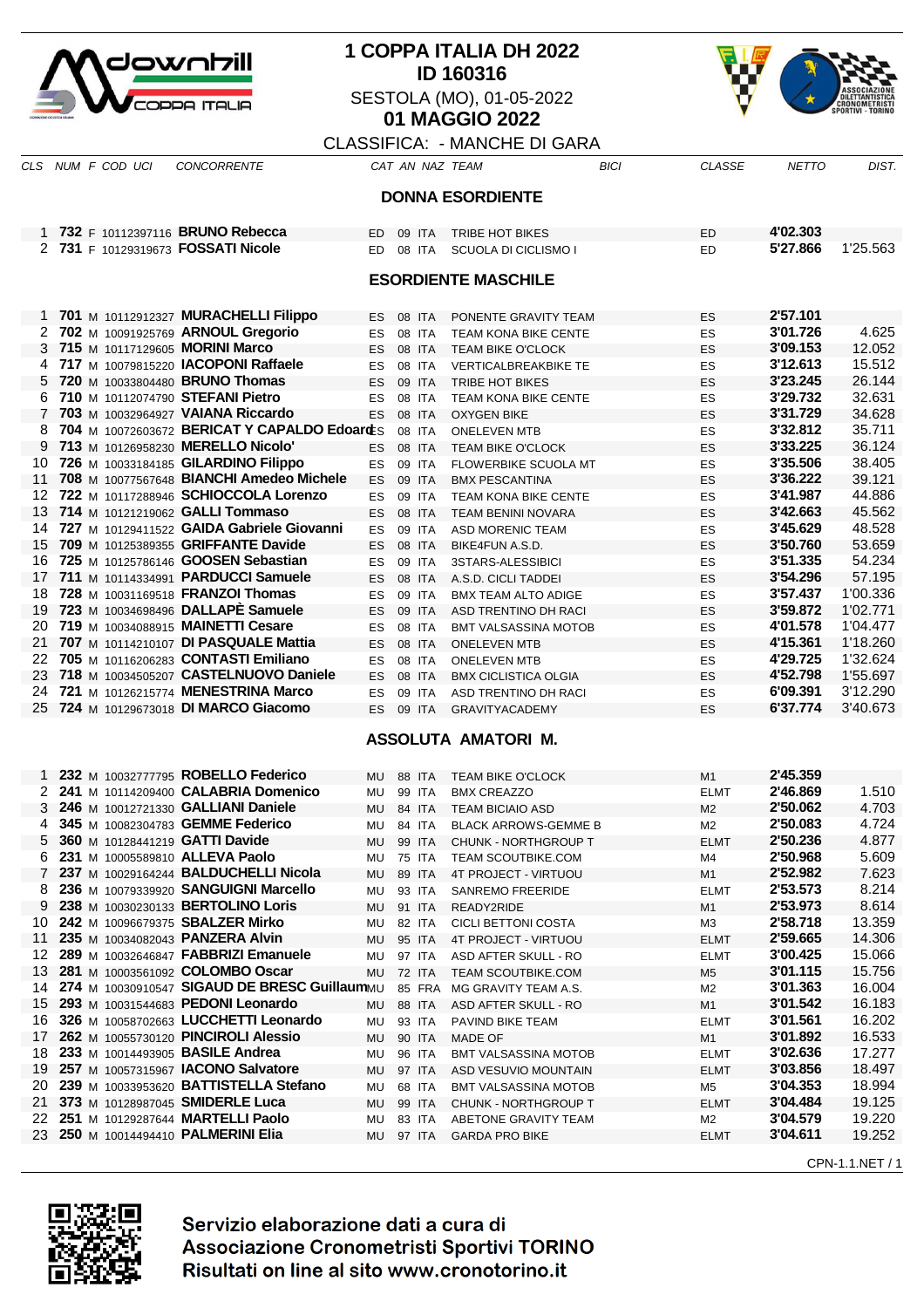| CLS. |  | NUM F COD UCI | <b>CONCORRENTE</b>                         |                  |               | CAT AN NAZ TEAM             | BICI | <b>CLASSE</b>  | <b>NETTO</b> | DIST.           |
|------|--|---------------|--------------------------------------------|------------------|---------------|-----------------------------|------|----------------|--------------|-----------------|
|      |  |               |                                            |                  |               |                             |      |                |              |                 |
| 24.  |  |               | 247 M 10032427181 MARCHETTI Daniel         | <b>MU 87 ITA</b> |               | 4T PROJECT - VIRTUOU        |      | M <sub>2</sub> | 3'05.082     | 19.723          |
| 25   |  |               | 256 M 10080824929 SIMONINI Luca            | MU               | 92 ITA        | <b>GRAVITY CIRCUS</b>       |      | M <sub>1</sub> | 3'05.418     | 20.059          |
| 26   |  |               | 305 M 10030122322 <b>BOTTAUSCI Luca</b>    | MU               | 91 ITA        | A.S.D. LAKE BIKE TEA        |      | M1             | 3'05.966     | 20.607          |
| 27   |  |               | 302 M 10031470824 DI GHIONNO Valerio       | MU               | 87 ITA        | PAVIND BIKE TEAM            |      | M <sub>2</sub> | 3'05.985     | 20.626          |
| 28   |  |               | 248 M 10031328859 BONINI Marcello Stefano  | MU               | <b>76 ITA</b> | <b>TEAM SCOUTBIKE.COM</b>   |      | M4             | 3'06.223     | 20.864          |
| 29   |  |               | 240 M 10032820235 DICARO Giovanni          | MU               | 00 ITA        | <b>BIKE FIT LAB ASD</b>     |      | <b>ELMT</b>    | 3'07.593     | 22.234          |
| 30   |  |               | 267 M 10030773838 MICCHI Filippo           | MU               | 86 ITA        | MG GRAVITY TEAM A.S.        |      | M <sub>2</sub> | 3'07.645     | 22.286          |
| 31   |  |               | 304 M 10094060981 CUNDO' Marco             | MU               | 90 ITA        | <b>VALSECCA MOUNTAINBIK</b> |      | M <sub>1</sub> | 3'07.860     | 22.501          |
| 32   |  |               | 338 M 10129680593 CATTI Luca               | MU               | 76 ITA        | PIGARELLA MULSTISPOR        |      | M4             | 3'10.058     | 24.699          |
| 33   |  |               | 348 M 10128676746 PRETI Fabio              | MU               | 92 ITA        | MG GRAVITY TEAM A.S.        |      | M <sub>1</sub> | 3'10.547     | 25.188          |
| 34   |  |               | 259 M 10029098162 OSIO Davide              | MU               | 95 ITA        | 4T PROJECT - VIRTUOU        |      | ELMT           | 3'10.572     | 25.213          |
| 35   |  |               | 300 M 10117203666 LUSETTI Alessandro       | MU               | 96 ITA        | VALCERESIO BIKE ASSO        |      | ELMT           | 3'10.617     | 25.258          |
| 36   |  |               | 243 M 10034537034 MOROTTI Devis            | MU               | 93 ITA        | APPENNINOBIKE A.S.D.        |      | <b>ELMT</b>    | 3'11.532     | 26.173          |
| 37   |  |               | 271 M 10082892847 STEFANELLI Andrea        | MU               | 86 ITA        | A.S.D. PORRETTANA BI        |      | M <sub>2</sub> | 3'11.568     | 26.209          |
| 38   |  |               | 266 M 10031460316 <b>BORDIN Marco</b>      | MU               | 93 ITA        | DHSIGN FACTORY TEAM         |      | <b>ELMT</b>    | 3'11.628     | 26.269          |
| 39   |  |               | 309 M 10004683161 LIVIDINI Giuseppe        | MU               |               | 65 SMR ASD BIKEFAN          |      | M <sub>6</sub> | 3'11.951     | 26.592          |
| 40   |  |               | 254 M 10117499922 CAPPELLA Federico        | MU               | 91 ITA        | PRO BIKE RIDING TEAM        |      | M <sub>1</sub> | 3'12.518     | 27.159          |
| 41   |  |               | 265 M 10096332603 SANGALLI Paolo Sergio    | MU               | 88 ITA        | CICLI BETTONI COSTA         |      | M <sub>1</sub> | 3'12.658     | 27.299          |
| 42   |  |               | 351 M 10089989914 DATTARO Matteo           | MU               | 89 ITA        | PEDRONI RACE                |      | M1             | 3'12.771     | 27.412          |
| 43   |  |               | 268 M 10031143852 ZOCCA Marco              | <b>MU</b>        | 73 ITA        | MG GRAVITY TEAM A.S.        |      | M <sub>4</sub> | 3'13.077     | 27.718          |
| 44   |  |               | 313 M 10029840315 MARTELLO Marco           | MU               | 73 ITA        | DHSIGN FACTORY TEAM         |      | M4             | 3'13.400     | 28.041          |
| 45   |  |               | 372 M 10080595967 CORTI Samuele            | <b>MU</b>        | 00 ITA        | 4T PROJECT - VIRTUOU        |      | <b>ELMT</b>    | 3'14.267     | 28.908          |
| 46   |  |               | 374 M 10081131689 LODIGIANI Riccardo       | <b>MU</b>        | 97 ITA        | ASD GAGABIKE TEAM           |      | <b>ELMT</b>    | 3'14.457     | 29.098          |
| 47   |  |               | 278 M 10075069290 MONTANARI Ivo            | <b>MU</b>        | <b>75 ITA</b> | MG GRAVITY TEAM A.S.        |      | M <sub>4</sub> | 3'16.217     | 30.858          |
| 48   |  |               | 355 M 10073731805 DOMANEGG Christian       | MU               | 88 ITA        | <b>VC ESCHENBACH</b>        |      | M1             | 3'18.470     | 33.111          |
| 49   |  |               | 255 M 10032146083 BONICCIOLI Fabio         | <b>MU</b>        | 76 ITA        | A.S.D REUNION DH TEA        |      | M4             | 3'19.082     | 33.723          |
| 50   |  |               | 285 M 10029249221 BERTOZZI Alessandro      | MU               | 77 ITA        | <b>GRAVITY CIRCUS</b>       |      | M4             | 3'19.230     | 33.871          |
| 51   |  |               | 325 M 10115355919 MIANI Gianmarco          | <b>MU</b>        | 94 ITA        | BIKE4FUN A.S.D.             |      | <b>ELMT</b>    | 3'19.409     | 34.050          |
| 52   |  |               | 252 M 10091500181 PERLINI Andrea           | <b>MU</b>        | 95 ITA        | <b>BMT VALSASSINA MOTOB</b> |      | <b>ELMT</b>    | 3'19.724     | 34.365          |
| 53   |  |               | 358 M 10028744114 RONCHETTI Alessio        | <b>MU</b>        | 99 ITA        | <b>BMX CICLISTICA OLGIA</b> |      | <b>ELMT</b>    | 3'20.273     | 34.914          |
| 54   |  |               | 307 M 10031986035 BONGIORNI Lorenzo        | MU               | 94 ITA        | A.S.D. BUSSOLINO SPO        |      | ELMT           | 3'20.474     | 35.115          |
| 55   |  |               | 364 M 10034491968 PARENTE Danny            | <b>MU</b>        | 95 ITA        | PAVIND BIKE TEAM            |      | <b>ELMT</b>    | 3'20.746     | 35.387          |
| 56   |  |               | 354 M 10125742292 BRESCIA Alessandro       | MU               | 92 ITA        | <b>BMT VALSASSINA MOTOB</b> |      | M <sub>1</sub> | 3'21.235     | 35.876          |
| 57   |  |               | 369 M 10129424050 SOFFRITTI Simone         | <b>MU</b>        | 98 ITA        | ABETONE GRAVITY TEAM        |      | <b>ELMT</b>    | 3'21.487     | 36.128          |
| 58   |  |               | 280 M 10085312187 ANTONINI Marco           | MU               | 02 ITA        | <b>BLACK ARROWS-GEMME B</b> |      | <b>ELMT</b>    | 3'22.196     | 36.837          |
| 59   |  |               | 306 M 10012721128 GIUBILATO Federico       | <b>MU</b>        | 84 ITA        | A.S.D REUNION DH TEA        |      | M <sub>2</sub> | 3'24.210     | 38.851          |
| 60   |  |               | 371 M 10115359454 SAUSA Andrea             | MU               | 93 ITA        | BIKE4FUN A.S.D.             |      | ELMT           | 3'26.132     | 40.773          |
| 61   |  |               | 322 M 10124312453 GEREMIA Michele          | MU               | 94 ITA        | ASD TRENTINO DH RACI        |      | <b>ELMT</b>    | 3'26.295     | 40.936          |
| 62   |  |               | 357 M 10116946416 FONTANESI Omar           | MU               | 94 ITA        | A.S.D.MANGUSTA 2.0 T        |      | <b>ELMT</b>    | 3'26.997     | 41.638          |
| 63   |  |               | 253 M 10074242568 DONATI Matteo            | MU               | 98 ITA        | ABETONE GRAVITY TEAM        |      | <b>ELMT</b>    | 3'28.001     | 42.642          |
| 64   |  |               | 301 M 10029121505 TOSADORI Massimo         | MU               | 63 ITA        | <b>GARDA PRO BIKE</b>       |      | M6             | 3'28.429     | 43.070          |
| 65   |  |               | 331 M 10078213407 SECOMANDI Mauro          | MU               | 64 ITA        | <b>BMT VALSASSINA MOTOB</b> |      | M <sub>6</sub> | 3'28.579     | 43.220          |
| 66   |  |               | 283 M 10093230017 FAOLISI Matteo           | MU               | 92 ITA        | PRO BIKE RIDING TEAM        |      | M1             | 3'29.227     | 43.868          |
| 67   |  |               | 303 M 10114883851 FACCO Riccardo           | MU               | 99 ITA        | BIKE4FUN A.S.D.             |      | <b>ELMT</b>    | 3'29.354     | 43.995          |
| 68   |  |               | 261 M 10114277401 MICHELI Nicolo' Gabriele | MU               | 01 ITA        | <b>BMT VALSASSINA MOTOB</b> |      | ELMT           | 3'29.442     | 44.083          |
| 69   |  |               | 356 M 10118732933 FERRANTE Jacopo          | MU               | 94 ITA        | PRO BIKE RIDING TEAM        |      | <b>ELMT</b>    | 3'29.475     | 44.116          |
| 70   |  |               | 279 M 10080601930 GIAFFREDA Lorenzo        | MU               | 02 ITA        | 4T PROJECT - VIRTUOU        |      | ELMT           | 3'29.505     | 44.146          |
| 71   |  |               | 299 M 10112850083 SANTINELLI Fabio         | MU               | 02 ITA        | <b>BMT VALSASSINA MOTOB</b> |      | <b>ELMT</b>    | 3'30.099     | 44.740          |
| 72   |  |               | 298 M 10115794237 DI ROSA Alfonso Marco    | MU               | 92 ITA        | ABETONE GRAVITY TEAM        |      | M1             | 3'30.224     | 44.865          |
| 73   |  |               | 292 M 10050685009 BEVEGNI Rodolfo          | MU               | 93 ITA        | <b>VALSECCA MOUNTAINBIK</b> |      | <b>ELMT</b>    | 3'30.711     | 45.352          |
| 74   |  |               | 249 M 10107985030 MASTROTTO Fabio          | MU               | <b>79 ITA</b> | CHUNK - NORTHGROUP T        |      | ΜЗ             | 3'32.106     | 46.747          |
| 75   |  |               | 273 M 10093952059 BOMPREZZI Alessandro     | MU               | 94 ITA        | <b>GRAVITY CIRCUS</b>       |      | <b>ELMT</b>    | 3'33.334     | 47.975          |
| 76   |  |               | 375 M 10023456196 LUISOTTI Jacopo          | MU               | 99 ITA        | ABETONE GRAVITY TEAM        |      | ELMT           | 3'33.763     | 48.404          |
| 77   |  |               | 311 M 10033994945 PAMPAGNIN Luca           | MU               | 66 ITA        | DHSIGN FACTORY TEAM         |      | M <sub>6</sub> | 3'34.792     | 49.433          |
| 78   |  |               | 317 M 10032709188 COLASANTO Ninni Mattia   | MU               | 01 ITA        | <b>BLACK ARROWS-GEMME B</b> |      | ELMT           | 3'34.912     | 49.553          |
| 79   |  |               | 272 M 10056579171 CONTASTI Marco           | MU               | 76 ITA        | <b>ONELEVEN MTB</b>         |      | M4             | 3'36.042     | 50.683          |
| 80   |  |               | 368 M 10128220139 BERGAMELLI Luca          | MU               | 98 ITA        | EBIKE GRAVITY OSSOLA        |      | ELMT           | 3'37.534     | 52.175          |
| 81   |  |               | 363 M 10014351435 ARDIZZONE Giuseppe       | MU               | 97 ITA        | <b>BIKE FIT LAB ASD</b>     |      | ELMT           | 3'38.305     | 52.946          |
| 82   |  |               | 277 M 10034487625 GIARDI Filippo           | MU               | 96 ITA        | TEAM SCOUTBIKE.COM          |      | <b>ELMT</b>    | 3'38.512     | 53.153          |
| 83   |  |               | 284 M 10091935065 VIVARELLI Edoardo        | MU               | 93 ITA        | A.S.D. PORRETTANA BI        |      | <b>ELMT</b>    | 3'39.015     | 53.656          |
| 84   |  |               | 336 M 10129225909 GAIDA Giorgio            | MU               | 73 ITA        | ASD MORENIC TEAM            |      | M4             | 3'39.396     | 54.037          |
| 85   |  |               | 342 M 10127033204 PAOLELLA Daniele         | MU               | 82 ITA        | <b>ONELEVEN MTB</b>         |      | M <sub>3</sub> | 3'40.943     | 55.584          |
| 86   |  |               | 353 M 10060419361 ROTUNDO Matteo           | MU               | 89 ITA        | <b>FOL RACING</b>           |      | M1             | 3'42.871     | 57.512          |
| 87   |  |               | 312 M 10115873857 PASTORELLI Riccardo      | MU               | 92 ITA        | A.S.D. PORRETTANA BI        |      | M <sub>1</sub> | 3'47.292     | 1'01.933        |
| 88   |  |               | 340 M 10052372203 CASTELNUOVO Flavio       | MU               | 75 ITA        | <b>BMX CICLISTICA OLGIA</b> |      | M4             | 3'47.502     | 1'02.143        |
|      |  |               |                                            |                  |               |                             |      |                |              | CPN-1.1.NET / 2 |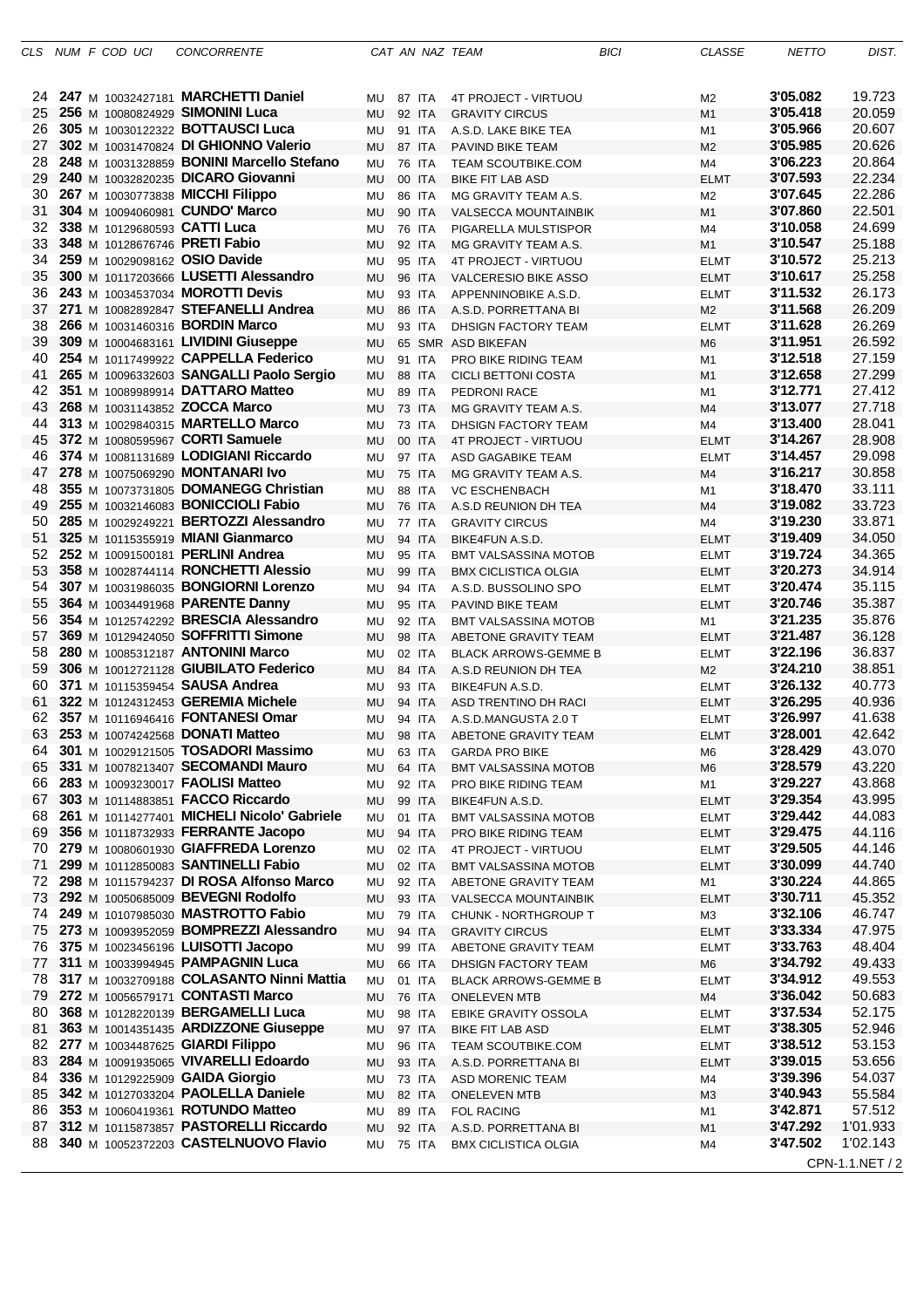|              |       | CLS NUM F COD UCI | <b>CONCORRENTE</b>                             |           |        |        | CAT AN NAZ TEAM                | <b>BICI</b> | <b>CLASSE</b>  | <b>NETTO</b> | DIST.           |
|--------------|-------|-------------------|------------------------------------------------|-----------|--------|--------|--------------------------------|-------------|----------------|--------------|-----------------|
|              |       |                   |                                                |           |        |        |                                |             |                |              |                 |
| 89.          |       |                   | 349 M 10127600248 <b>BARBOLINI Fabio</b>       | MU        |        | 90 ITA | <b>CTE - MUDLOVERS</b>         |             | M1             | 3'47.638     | 1'02.279        |
| 90           |       |                   | 346 M 10116247814 VALENTINI Matteo             | MU        |        | 86 ITA | <b>ONELEVEN MTB</b>            |             | M <sub>2</sub> | 3'48.127     | 1'02.768        |
| 91           | 392 M |                   | <b>SALVATO Ernesto</b>                         | MU        |        | 01 ITA | ASD TEAM 486                   |             | <b>ELMT</b>    | 3'49.269     | 1'03.910        |
|              |       |                   | 92 314 M 10117481532 TRINGALI Mirko            | MU        |        | 91 ITA | MG GRAVITY TEAM A.S.           |             | M1             | 3'49.976     | 1'04.617        |
| 93           |       |                   | 343 M 10097714043 DEBELLIS Marco               | MU        |        | 82 ITA | <b>GRAVITY CIRCUS</b>          |             | M <sub>3</sub> | 3'50.891     | 1'05.532        |
| 94           |       |                   | 376 M 10129556517 ZANOTTO Davide               | <b>MU</b> |        | 03 ITA | ASD TRENTINO DH RACI           |             | <b>ELMT</b>    | 3'51.756     | 1'06.397        |
| 95           |       |                   | 334 M 10033794679 SASSO Claudio                | MU        | 69 ITA |        | READY2RIDE                     |             | M <sub>5</sub> | 3'52.330     | 1'06.971        |
|              |       |                   | 96 370 M 10128219937 BUONOCORE Francesco       | MU        |        | 99 ITA | <b>SPEEDY BIKE ASD</b>         |             | <b>ELMT</b>    | 3'53.428     | 1'08.069        |
|              |       |                   | 97 260 M 10028679446 FUCCIO Angelo             | MU        | 64 ITA |        | ASD ROCK BIKE TEAM             |             | M <sub>6</sub> | 3'55.532     | 1'10.173        |
| 98           |       |                   | 359 M 10105597113 <b>IOLI Alessio</b>          | MU        |        | 02 ITA | 360VALTELLINABIKE              |             | <b>ELMT</b>    | 3'57.140     | 1'11.781        |
| 99           |       |                   | 347 M 10115097251 VANETTI Marco                | MU        | 87 ITA |        | <b>CYCLING CAFE' RACING</b>    |             | M2             | 3'57.218     | 1'11.859        |
| 100          |       |                   | 362 M 10031409085 RUBATTO Cesare               | MU        |        | 95 ITA | RDR ITALIA LEYNICESE           |             | <b>ELMT</b>    | 3'57.253     | 1'11.894        |
| 101          | 391 M |                   | <b>MINELLI Pietrangelo</b>                     | MU        | 80 ITA |        | A.S.D. PASSION BIKE            |             | M <sub>3</sub> | 3'57.727     | 1'12.368        |
|              |       |                   | 102 324 M 10127986026 ZANINI Riccardo          | MU        |        | 03 ITA | <b>GARDA PRO BIKE</b>          |             | <b>ELMT</b>    | 3'57.867     | 1'12.508        |
|              |       |                   | 103 332 M 10127032190 BUSSOLOTTI Andrea        | MU        | 69 ITA |        |                                |             | M <sub>5</sub> | 3'59.348     | 1'13.989        |
|              |       |                   | 104 315 M 10028655703 LORENZONI Giuseppe       |           |        |        | <b>ONELEVEN MTB</b>            |             |                | 4'00.879     | 1'15.520        |
|              |       |                   |                                                | MU        |        | 60 ITA | A.S.D.MANGUSTA 2.0 T           |             | M7             |              |                 |
|              |       |                   | 105 276 M 10116176173 CALIGARA Stefano         | MU        |        | 02 ITA | <b>GARDA PRO BIKE</b>          |             | <b>ELMT</b>    | 4'01.779     | 1'16.420        |
|              |       |                   | 106 327 M 10029111296 NEGRONI Luca             | MU        |        | 80 ITA | ASD GAGABIKE TEAM              |             | M3             | 4'05.601     | 1'20.242        |
|              |       |                   | 107 329 M 10028830505 PINARDI Gianluca         | MU        |        | 59 ITA | A.S.D.MANGUSTA 2.0 T           |             | M7             | 4'30.450     | 1'45.091        |
| NON PARTITI  |       |                   |                                                |           |        |        |                                |             |                |              |                 |
|              |       |                   |                                                |           |        |        |                                |             |                |              |                 |
|              |       |                   | 245 M 10005856255 FRANCO Edoardo               | MU        | 90 ITA |        | <b>BLACK ARROWS-GEMME B</b>    |             | M <sub>1</sub> |              |                 |
|              |       |                   | 264 M 10118994429 PILONI Oreste                | MU        |        | 96 ITA | <b>BMT VALSASSINA MOTOB</b>    |             | <b>ELMT</b>    |              |                 |
|              |       |                   | 270 M 10076017264 MATTIOLI Dario               | MU        |        | 79 ITA | <b>ONELEVEN MTB</b>            |             | M3             |              |                 |
|              |       |                   | 290 M 10054230155 BEZZE Alessio                | MU        |        | 75 ITA | <b>BMT VALSASSINA MOTOB</b>    |             | M4             |              |                 |
|              |       |                   | 291 M 10028505351 PIAZZI Gianluca              | <b>MU</b> |        | 62 ITA | <b>TEAM SCOUTBIKE.COM</b>      |             | M7             |              |                 |
|              |       |                   | 294 M 10031510028 TECCHIO Gianni               | MU        |        | 66 ITA | BIKE4FUN A.S.D.                |             | M <sub>6</sub> |              |                 |
|              |       |                   | 296 M 10031422122 GROSSI Federico              | <b>MU</b> |        | 99 ITA | ABETONE GRAVITY TEAM           |             | <b>ELMT</b>    |              |                 |
|              |       |                   | 297 M 10032506906 MANDARELLI Massimiliano MU   |           |        | 79 ITA |                                |             |                |              |                 |
|              |       |                   | 310 M 10012073854 FRANCO Antonio Carlo         |           |        |        | S. POTITO S. MOUNTAI           |             | M <sub>3</sub> |              |                 |
|              |       |                   |                                                | <b>MU</b> | 59 ITA |        | <b>BLACK ARROWS-GEMME B</b>    |             | M7             |              |                 |
|              |       |                   | 316 M 10028562238 LARGHI Sergio                | MU        |        | 69 ITA | <b>TEAM SCOUTBIKE.COM</b>      |             | M <sub>5</sub> |              |                 |
|              |       |                   | 318 M 10112848366 MESCHI Matteo Giovanni       | MU        |        | 73 ITA | <b>BMT VALSASSINA MOTOB</b>    |             | M4             |              |                 |
|              |       |                   | 321 M 10115406540 CORRADO Lucio Daniele        | MU        |        | 65 ITA | TEAM SCOUTBIKE.COM             |             | M <sub>6</sub> |              |                 |
|              |       |                   | 341 M 10114633873 CENTI David                  | MU        |        | 80 ITA | <b>GRAVITYACADEMY</b>          |             | M <sub>3</sub> |              |                 |
| NON ARRIVATI |       |                   |                                                |           |        |        |                                |             |                |              |                 |
|              |       |                   |                                                |           |        |        |                                |             |                |              |                 |
|              |       |                   | 344 M 10029399266 DE MIN Davide                | MU.       |        | 78 ITA | ABETONE GRAVITY TEAM           |             | M <sub>3</sub> |              |                 |
|              |       |                   | <b>361</b> M 10126457567 <b>TONELLI Mattia</b> | MU        |        | 02 ITA | A.S.D. PORRETTANA BI           |             | <b>ELMT</b>    |              |                 |
|              |       |                   | 367 M 10128221149 RAINOLDI Simone              |           |        |        | MU 98 ITA EBIKE GRAVITY OSSOLA |             | <b>ELMT</b>    |              |                 |
|              |       |                   |                                                |           |        |        |                                |             |                |              |                 |
|              |       |                   |                                                |           |        |        | <b>ASSOLUTA AMATORIF.</b>      |             |                |              |                 |
|              |       |                   |                                                |           |        |        |                                |             |                |              |                 |
|              |       |                   | 1 224 F 10028892846 TASSO Lelia                | MD        |        | 01 ITA | <b>MYSTICFREERIDE ASD</b>      |             | <b>EWS</b>     | 3'14.962     |                 |
|              |       |                   | 2 221 F 10077818131 FUMAGALLI Martina          | MD        |        | 93 ITA | <b>BMT VALSASSINA MOTOB</b>    |             | <b>EWS</b>     | 3'15.548     | 0.586           |
|              |       |                   | 3 228 F 10126713205 BUFANO Grazia              | MD.       |        | 98 ITA | ASD TRENTINO DH RACI           |             | <b>EWS</b>     | 3'32.939     | 17.977          |
|              |       |                   | 4 222 F 10033953721 FINOCCHIO Tiziana Tatjan   | MD        |        | 80 ITA | <b>BMT VALSASSINA MOTOB</b>    |             | W <sub>2</sub> | 3'41.891     | 26.929          |
|              |       |                   | 5 227 F 10119564608 GASPARELLA Silvia          | MD        |        | 94 ITA | <b>BLACK ARROWS-GEMME B</b>    |             | <b>EWS</b>     | 3'53.867     | 38.905          |
|              |       |                   | 6 225 F 10092676713 SOVRAN Lisa                | MD        |        | 98 ITA | BIKE4FUN A.S.D.                |             | <b>EWS</b>     | 4'00.964     | 46.002          |
|              |       |                   |                                                |           |        |        |                                |             |                |              |                 |
| NON PARTITI  |       |                   |                                                |           |        |        |                                |             |                |              |                 |
|              |       |                   | 226 F 10120214609 SCARAMAGLI Giada             |           |        |        | MD 92 ITA TEAM PASSION FAENTIN |             | W <sub>1</sub> |              |                 |
|              |       |                   |                                                |           |        |        |                                |             |                |              |                 |
|              |       |                   |                                                |           |        |        | <b>ASSOLUTA AGONISTE F.</b>    |             |                |              |                 |
|              |       |                   | 1 210 F 10050693291 PRIORI VIALE Sofia         | AD.       |        | 05 ITA | ASD AFTER SKULL - RO           |             | DJ             | 3'02.715     |                 |
|              |       |                   | 2 202 F 10008590746 FUCCIO Rosaria             | AD        |        | 95 ITA | <b>BMT VALSASSINA MOTOB</b>    |             | DE             | 3'04.967     | 2.252           |
|              |       |                   | 3 201 F 10032602892 GAVA Lisa                  |           |        |        |                                |             |                | 3'06.539     | 3.824           |
|              |       |                   |                                                | AD        |        | 00 ITA | 3STARS-ALESSIBICI              |             | DE             |              |                 |
| 4            |       |                   | 207 F 10034782059 BAUMANN Lisa                 | AD        |        | 01 SUI | TEAM COMMENCAL LES O           |             | DE             | 3'07.758     | 5.043           |
|              |       |                   | 5 203 F 10030696743 RIVA Sophie                | AD        |        | 03 ITA | ANCILLOTTI FACTORY T           |             | DE             | 3'12.446     | 9.731           |
|              |       |                   | 6 204 F 10033606137 FAVOINO Carola Lucrezia    | AD        |        | 01 ITA | <b>SANREMO FREERIDE</b>        |             | DE             | 3'17.180     | 14.465          |
|              |       |                   | 7 213 F 10113878889 GUGLIELMI Eleonora         | AD        |        | 05 ITA | A.S.D. PORRETTANA BI           |             | <b>DJ</b>      | 3'22.889     | 20.174          |
|              |       |                   | 8 206 F 10029211431 SANDRIN Giulia             | AD.       |        | 04 ITA | TRIESTE GRAVITY TEAM           |             | DJ             | 3'31.716     | 29.001          |
|              |       |                   |                                                |           |        |        |                                |             |                |              | CPN-1.1.NET / 3 |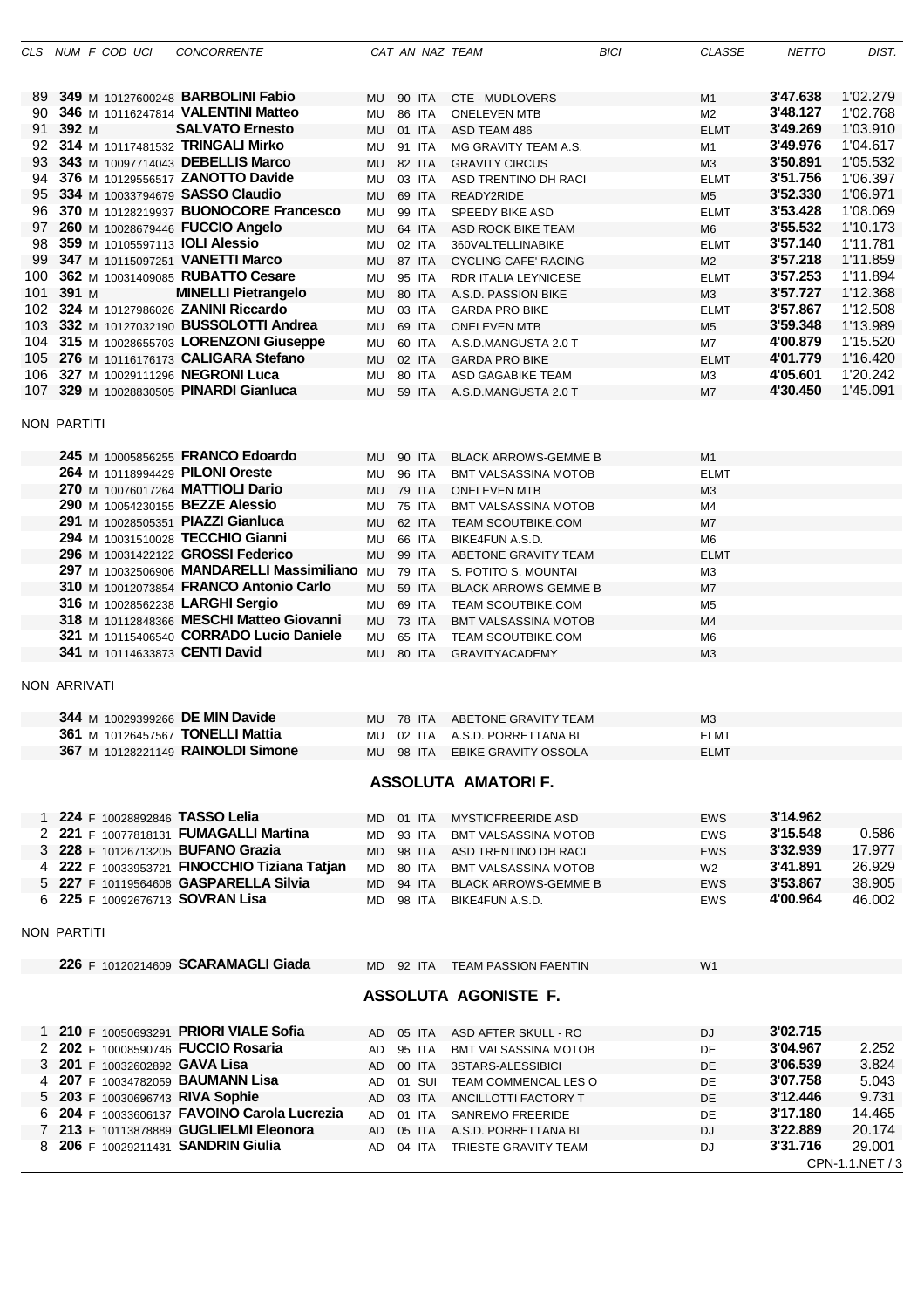|          |                     | CLS NUM F COD UCI | <b>CONCORRENTE</b>                                                 |                 |                  | CAT AN NAZ TEAM                                    | <b>BICI</b> | <b>CLASSE</b>   | <b>NETTO</b>         | DIST.            |
|----------|---------------------|-------------------|--------------------------------------------------------------------|-----------------|------------------|----------------------------------------------------|-------------|-----------------|----------------------|------------------|
|          |                     |                   |                                                                    |                 |                  |                                                    |             |                 |                      |                  |
|          |                     |                   | 9 211 F 10029469287 SIROLLA Asia                                   |                 |                  |                                                    |             |                 | 3'33.137             | 30.422           |
|          |                     |                   | 212 F 10129441026 RECALCATI Alessandra                             | AD              | 05 ITA           | <b>RACING TEAM RIVE ROS</b>                        |             | DJ              | 3'40.088             | 37.373           |
| 10       |                     |                   | 11 214 F 10029438571 BIZZARRI Gaia                                 | AD              | 97 ITA           | <b>SANREMO FREERIDE</b>                            |             | <b>DE</b>       | 3'47.483             | 44.768           |
|          |                     |                   | 12 209 F 10029386738 QUINCI Sandy                                  | AD              | 05 ITA           | A.S.D. PORRETTANA BI                               |             | <b>DJ</b>       | 3'49.291             | 46.576           |
| 13       |                     |                   | 205 F 10030134244 PESENTI Samanta                                  | AD              | 07 ITA           | <b>ASD MORENIC TEAM</b>                            |             | DA              | 3'51.719             | 49.004           |
|          |                     |                   | 14 215 F 10116573570 CAPECCHI Matilde                              | <b>AD</b><br>AD | 01 ITA           | HURRICANE INSANE BIK                               |             | DE              | 3'53.300             | 50.585           |
|          |                     |                   |                                                                    |                 | 05 ITA           | <b>TEAM BIKE O'CLOCK</b>                           |             | DJ              |                      |                  |
|          | <b>NON ARRIVATI</b> |                   |                                                                    |                 |                  |                                                    |             |                 |                      |                  |
|          |                     |                   |                                                                    |                 |                  |                                                    |             |                 |                      |                  |
|          |                     |                   | 208 F 10030065435 QUINCI Daisy                                     | AD.             | 01 ITA           | ASD MORENIC TEAM                                   |             | DE              |                      |                  |
|          |                     |                   | 216 F 10128410705 SASSO Alice                                      | AD              | 07 ITA           | <b>TRIBE HOT BIKES</b>                             |             | DA              |                      |                  |
|          |                     |                   |                                                                    |                 |                  |                                                    |             |                 |                      |                  |
|          |                     |                   |                                                                    |                 |                  | <b>ASSOLUTA AGONISTI M.</b>                        |             |                 |                      |                  |
|          |                     |                   |                                                                    |                 |                  |                                                    |             |                 |                      |                  |
| 1        |                     |                   | 1 M 10010022205 PALAZZARI Davide                                   | AU              | 95 ITA           | ASD AFTER SKULL - RO                               |             | EL.             | 2'22.281             |                  |
| 2        |                     |                   | 12 M 10009443942 REVELLI Loris                                     | AU              | 97 ITA           | CANYON COLLECTIVE PI                               |             | EL.             | 2'25.610             | 3.329            |
| 3        |                     |                   | 2 M 10011102844 PIERRON Antoine                                    | AU              |                  | 99 FRA VELO SPORT BRIVADOIS                        |             | EL              | 2'26.353             | 4.072            |
| 4        |                     |                   | 6 M 10032121027 INTROZZI Stefano                                   | AU              | 00 ITA           | TEAM KONA BIKE CENTE                               |             | UN              | 2'28.031             | 5.750            |
| 5        |                     |                   | 11 M 10012986462 PESENTI Marcello                                  | AU              | 94 ITA           | <b>TEAM MARCHISIO BICI</b>                         |             | EL.             | 2'28.892             | 6.611            |
| 6        |                     |                   | 15 M 10052945513 FOLCO Lorenzo                                     | AU              | 01 ITA           | <b>SANREMO FREERIDE</b>                            |             | <b>UN</b>       | 2'29.550             | 7.269            |
| 7        |                     |                   | 17 M 10008101706 <b>BICA Vasco</b>                                 | AU              |                  | 95 POR TEAM SCOUTBIKE.COM                          |             | <b>EL</b>       | 2'30.163             | 7.882            |
| 8        |                     |                   | 27 M 10031568531 MASCHERINI Lorenzo                                | AU              | 07 ITA           | ANCILLOTTI FACTORY T                               |             | AL              | 2'31.075             | 8.794            |
| 9        |                     |                   | 16 M 10033148823 GRAMATICA Riccardo                                | AU              | 02 ITA           | ASD TRENTINO DH RACI                               |             | <b>UN</b>       | 2'31.827             | 9.546            |
| 10       |                     |                   | 9 M 10008060175 VERNASSA Gianluca                                  | AU              | 95 ITA           | <b>SANREMO FREERIDE</b>                            |             | EL              | 2'32.336             | 10.055           |
| 11       |                     |                   | 20 M 10006349743 GAMENARA Andrea                                   | AU              | 91 ITA           | <b>TEAM BIKE O'CLOCK</b>                           |             | EL              | 2'33.025             | 10.744           |
| 12       |                     |                   | 74 M 10008073010 COLOMBO Francesco                                 | AU              | 95 ITA           | PUNTOSPORT TEAM                                    |             | EL              | 2'33.104             | 10.823           |
| 13       |                     |                   | 5 M 10029852742 ALBER Hannes                                       | AU              | 00 ITA           | ASD TRENTINO DH RACI                               |             | <b>UN</b>       | 2'33.385             | 11.104           |
| 14       |                     |                   | 40 M 10032451635 VANNI Fabio                                       | AU              | 01 ITA           | TRIBE HOT BIKES                                    |             | UN              | 2'33.426             | 11.145           |
| 15       |                     |                   | 18 M 10034220065 MOSER Christoph                                   | AU              | 01 ITA           | ASD TRENTINO DH RACI                               |             | <b>UN</b>       | 2'33.969             | 11.688           |
| 16       |                     |                   | 33 M 10052951573 GAZZOLA Guglielmo                                 | AU              | 04 ITA           | TEAM KONA BIKE CENTE                               |             | JU              | 2'34.203<br>2'34.238 | 11.922<br>11.957 |
| 17<br>18 |                     |                   | 23 M 10074469308 COMERIO Marco<br>28 M 10030890541 VENTURI Patrick | AU              | 02 ITA           | ASD TRENTINO DH RACI                               |             | <b>UN</b>       | 2'34.693             | 12.412           |
| 19       |                     |                   | 31 M 10055553702 SCALCON Andrea                                    | AU<br>AU        | 05 ITA<br>03 ITA | 3STARS-ALESSIBICI<br>3STARS-ALESSIBICI             |             | JU<br><b>UN</b> | 2'36.150             | 13.869           |
| 20       |                     |                   | 53 M 10080610115 PICCINI Manuel                                    | AU              | 04 ITA           | TEAM KONA BIKE CENTE                               |             | JU              | 2'36.481             | 14.200           |
| 21       |                     |                   | 156 M 10056728816 LAGNEAU Lucas                                    | AU              |                  | 06 FRA BMX PERNOIS                                 |             | AL              | 2'36.669             | 14.388           |
| 22       |                     |                   | 10 M 10034089218 GADOTTI Alessandro                                | AU              | 00 ITA           | ASD TRENTINO DH RACI                               |             | UN              | 2'37.570             | 15.289           |
| 23       |                     |                   | 26 M 10029473129 COSTERMAN Mattia                                  | AU              | 04 ITA           | <b>BIKE EVO</b>                                    |             | JU              | 2'37.946             | 15.665           |
| 24       |                     |                   | 13 M 10068688714 PIERCY Jack                                       | AU              |                  | 04 GBR COMMENCAL/LO                                |             | JU              | 2'38.073             | 15.792           |
| 25       |                     |                   | 30 M 10031466881 NATIVI Aaron                                      | AU              |                  | 00 ITA A.S.D. PORRETTANA BI                        |             | <b>UN</b>       | 2'38.081             | 15.800           |
| 26       |                     |                   | 24 M 10014494612 VALENZISI Federico                                | AU              | 95 ITA           | 4T PROJECT - VIRTUOU                               |             | EL.             | 2'38.246             | 15.965           |
| 27       |                     |                   | 47 M 10094931254 MENETTI Samuele                                   | AU              | 04 ITA           | TEAM KONA BIKE CENTE                               |             | JU              | 2'39.008             | 16.727           |
| 28       |                     |                   | 52 M 10079829061 HINEK Simone                                      | AU              | 02 ITA           | TEAM KONA BIKE CENTE                               |             | UN              | 2'39.744             | 17.463           |
| 29       |                     |                   | 49 M 10016225757 DI Riccardo                                       | AU              | 92 ITA           | 4T PROJECT - VIRTUOU                               |             | EL              | 2'39.837             | 17.556           |
| 30       |                     |                   | 46 M 10034049509 COLONNELLO Alessandro                             | AU              | 99 ITA           | <b>BMT VALSASSINA MOTOB</b>                        |             | EL              | 2'39.868             | 17.587           |
| 31       |                     |                   | 25 M 10032248541 <b>BONANOMI Andrea</b>                            | AU              | 05 ITA           | <b>FUMA RACING</b>                                 |             | JU              | 2'40.376             | 18.095           |
| 32       |                     |                   | 187 M 10030554879 PALOMBA Igor                                     | AU              | 95 ITA           | <b>SANREMO FREERIDE</b>                            |             | EL              | 2'40.950             | 18.669           |
| 33       |                     |                   | 69 M 10113655486 CANOVARO Ettore Matteo                            | AU              | 07 ITA           | <b>TEAM BIKE O'CLOCK</b>                           |             | <b>AL</b>       | 2'41.141             | 18.860           |
| 34       |                     |                   | 35 M 10058494317 DAGHERO Fabio                                     | AU              | 95 ITA           | A.S.D. PROMOSPORT RA                               |             | EL              | 2'41.319             | 19.038           |
| 35       |                     |                   | 92 M 10059340035 LEONARDI Simone                                   | AU              | 00 ITA           | <b>TEAM SCOUTBIKE.COM</b>                          |             | <b>UN</b>       | 2'41.586             | 19.305           |
| 36       |                     |                   | <b>34 M 10059855953 BIANCO Mattia</b>                              | AU              | 06 ITA           | TRIBE HOT BIKES                                    |             | AL              | 2'42.004             | 19.723           |
| 37       |                     |                   | 99 M 10034187329 DEIANA Gabriele                                   | AU              | 04 ITA           | BIKE TEAM DEMURTAS                                 |             | JU              | 2'42.247             | 19.966           |
| 38<br>39 |                     |                   | 176 M 10032479018 LANER Jan<br>44 M 10029734322 ROSSI Filippo      | AU<br>AU        | 02 ITA<br>03 ITA | <b>BIKE TEAM GAIS ASV</b>                          |             | UN<br><b>UN</b> | 2'43.057<br>2'43.430 | 20.776<br>21.149 |
| 40       |                     |                   | 197 M 10033813675 BEVILACQUA Marco                                 |                 |                  | ASD TRENTINO DH RACI                               |             |                 | 2'43.586             | 21.305           |
| 41       |                     |                   | 32 M 10029114128 DI CESARE Francesco                               | AU<br>AU        | 99 ITA<br>98 ITA | <b>BMT VALSASSINA MOTOB</b><br>A.S.D. OLBIA RACING |             | EL<br><b>EL</b> | 2'43.646             | 21.365           |
| 42       |                     |                   | 155 M 10129707471 ROCCA Tommaso                                    | AU              | 07 ITA           | VALDIDENTRO BIKE TEA                               |             | <b>AL</b>       | 2'43.868             | 21.587           |
| 43       |                     |                   | 95 M 10030340873 CARA Gian Luca                                    | AU              | 95 ITA           | A.S.D. OLBIA RACING                                |             | EL.             | 2'44.051             | 21.770           |
| 44       |                     |                   | 196 M 10030596208 ARCHETTI Alessio                                 | AU              | 95 ITA           | ASD TRENTINO DH RACI                               |             | EL              | 2'44.791             | 22.510           |
| 45       |                     |                   | 106 M 10029316010 RABUFFO Riccardo                                 | AU              | 94 ITA           | TERNANA-BIKE22                                     |             | EL.             | 2'44.957             | 22.676           |
| 46       |                     |                   | 37 M 10031255303 TERRIBILE Francesco                               | AU              | 95 ITA           | <b>SANREMO FREERIDE</b>                            |             | EL              | 2'45.076             | 22.795           |
| 47       |                     |                   | 48 M 10080800576 COSTA Matteo                                      | AU              | 92 ITA           | <b>GRAVITY CIRCUS</b>                              |             | EL.             | 2'45.178             | 22.897           |
| 48       |                     |                   | 21 M 10093968631 HAUSER Christian                                  | AU              | 06 ITA           | 3STARS-ALESSIBICI                                  |             | AL              | 2'45.208             | 22.927           |
| 49       |                     |                   | 58 M 10032860247 CICCONI MASSI Edoardo                             | AU              | 02 ITA           | ASD AFTER SKULL - RO                               |             | <b>UN</b>       | 2'45.520             | 23.239           |
| 50       |                     |                   | 193 M 10008923778 TINNER Pascal                                    | AU              | 91 SUI           | <b>GAMUX FACTORY RACING</b>                        |             | EL.             | 2'45.671             | 23.390           |
| 51       |                     |                   | 55 M 10031204072 TINTORI Luca                                      | AU              | 98 ITA           | TEAM ALBA OROBIA BIK                               |             | <b>EL</b>       | 2'46.645             | 24.364           |
|          |                     |                   |                                                                    |                 |                  |                                                    |             |                 |                      | CPN-1.1.NET / 4  |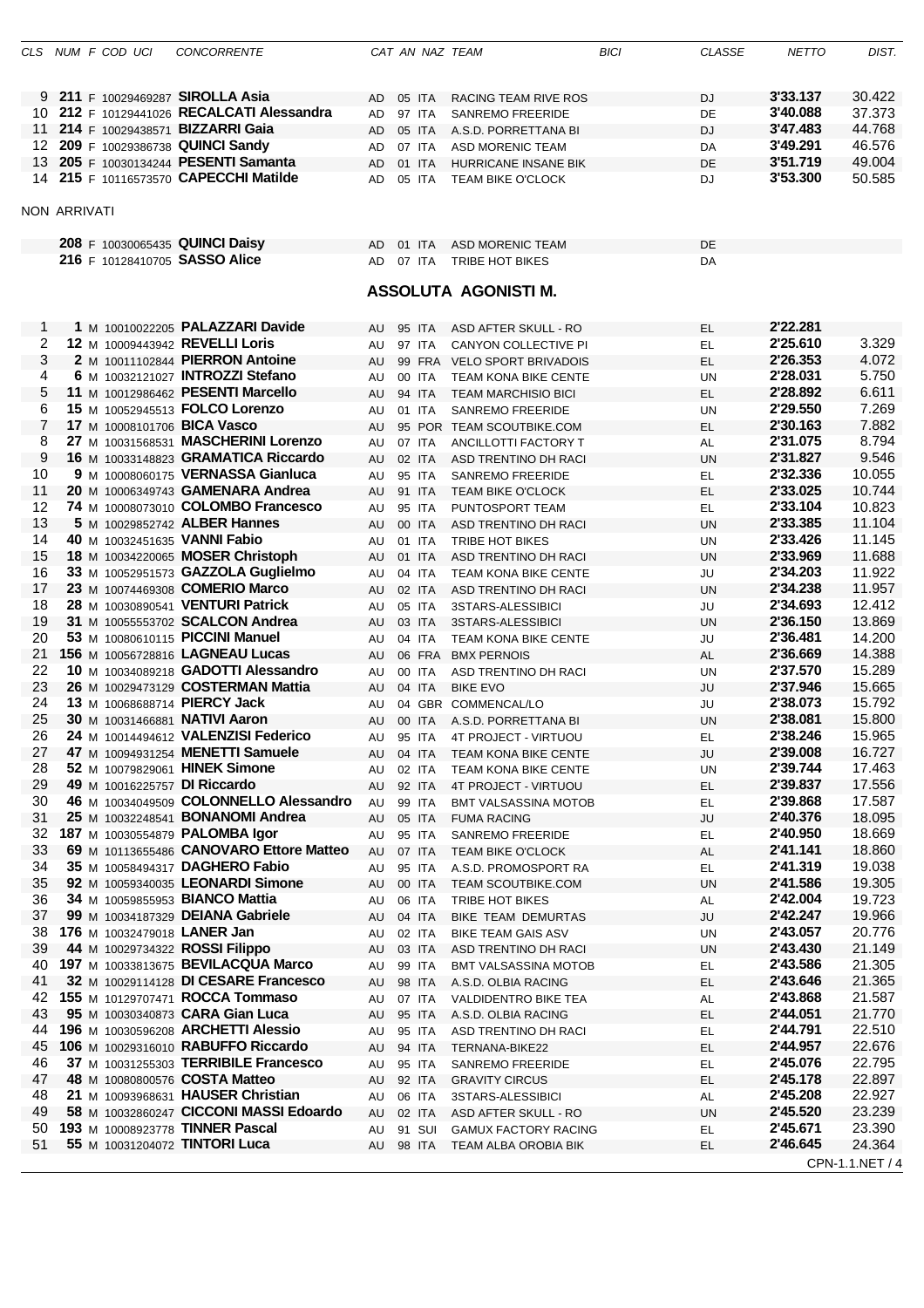|           |  | CLS NUM FCODUCI                          | <b>CONCORRENTE</b>                                                                    |                 |                  | CAT AN NAZ TEAM                                | <b>BICI</b> | CLASSE                 | <b>NETTO</b>         | DIST.            |
|-----------|--|------------------------------------------|---------------------------------------------------------------------------------------|-----------------|------------------|------------------------------------------------|-------------|------------------------|----------------------|------------------|
| 52        |  |                                          | 66 M 10074468500 <b>BALANAY Gian Devis</b>                                            | AU              | 02 ITA           | 4T PROJECT - VIRTUOU                           |             | UN                     | 2'47.105             | 24.824           |
| 53        |  |                                          | 70 M 10031430610 DI CESARE Enrico                                                     | AU              | 00 ITA           | <b>BIKE TEAM DEMURTAS</b>                      |             | <b>UN</b>              | 2'47.457             | 25.176           |
| 54        |  |                                          | 128 M 10014494713 VANNUCCHI Federico                                                  | AU              | 96 ITA           | ABETONE GRAVITY TEAM                           |             | EL.                    | 2'47.534             | 25.253           |
| 55        |  |                                          | 56 M 10031729387 BENZONI Stefano                                                      | AU              | 01 ITA           | <b>BMX CICLISTICA OLGIA</b>                    |             | <b>UN</b>              | 2'47.876             | 25.595           |
| 56        |  |                                          | 194 M 10032037868 TONOLO Davide                                                       | AU              | 02 ITA           | 3STARS-ALESSIBICI                              |             | <b>UN</b>              | 2'48.377             | 26.096           |
| 57        |  |                                          | 65 M 10104374206 SPATTI Luca                                                          | AU              | 03 ITA           | ASD AFTER SKULL - RO                           |             | <b>UN</b>              | 2'48.662             | 26.381           |
| 58<br>59  |  |                                          | 81 M 10029424831 STIMPFL Julian<br>83 M 10030822742 ZANETTI Elia                      | AU              | 05 ITA           | <b>BMX TEAM ALTO ADIGE</b>                     |             | JU                     | 2'48.787<br>2'48.849 | 26.506<br>26.568 |
| 60        |  |                                          | 63 M 10056125695 PAPARELLA Ethan                                                      | AU<br>AU        | 00 ITA<br>02 ITA | BIKE4FUN A.S.D.<br><b>BMT VALSASSINA MOTOB</b> |             | <b>UN</b><br><b>UN</b> | 2'48.957             | 26.676           |
| 61        |  | <b>60</b> M 10083299338 <b>SRA' Luca</b> |                                                                                       | AU              | 01 ITA           | 4T PROJECT - VIRTUOU                           |             | <b>UN</b>              | 2'49.049             | 26.768           |
| 62        |  |                                          | 43 M 10065986151 MARINI Kevin                                                         | AU              | 03 ITA           | <b>GARDA PRO BIKE</b>                          |             | <b>UN</b>              | 2'49.311             | 27.030           |
| 63        |  |                                          | 153 M 10126253463 <b>BOSCO Matteo</b>                                                 | AU              | 06 ITA           | <b>BMT VALSASSINA MOTOB</b>                    |             | AL                     | 2'49.846             | 27.565           |
| 64        |  |                                          | 36 M 10114078852 ANSALONI Thomas                                                      | AU              | 01 ITA           | ASD TRENTINO DH RACI                           |             | <b>UN</b>              | 2'49.951             | 27.670           |
| 65        |  |                                          | 87 M 10031751114 PROIETTI Riccardo                                                    | AU              | 06 ITA           | <b>GRAVITY CREW ASD</b>                        |             | <b>AL</b>              | 2'50.079             | 27.798           |
| 66        |  |                                          | 38 M 10062344207 DE SANTIS Davide                                                     | AU              | 07 ITA           | 4T PROJECT - VIRTUOU                           |             | AL                     | 2'50.141             | 27.860           |
| 67        |  |                                          | 51 M 10101479663 MANERA Cristian                                                      | AU              | 07 ITA           | <b>BIKE EVO</b>                                |             | <b>AL</b>              | 2'50.588             | 28.307           |
| 68        |  |                                          | 72 M 10095022291 FRANZONI Francesco                                                   | AU              | 03 ITA           | <b>TEAM SCOUTBIKE.COM</b>                      |             | UN                     | 2'50.863             | 28.582           |
| 69        |  |                                          | 137 M 10111371845 ILLUMINATO Mario                                                    | AU              | 07 ITA           | <b>TEAM KONA BIKE CENTE</b>                    |             | <b>AL</b>              | 2'51.464             | 29.183           |
| 70        |  |                                          | 107 M 10034559262 COMASTRI Filippo                                                    | AU              | 07 ITA           | <b>TEAM KONA BIKE CENTE</b>                    |             | AL                     | 2'51.572             | 29.291           |
| 71<br>72  |  |                                          | 76 M 10032509633 DE PAUL Marco<br>62 M 10096664625 BIANCHI Alberto Lodovico           | AU              | 99 ITA           | 4T PROJECT - VIRTUOU                           |             | EL.                    | 2'51.681<br>2'52.423 | 29.400<br>30.142 |
| 73        |  |                                          | 45 M 10031521243 PALETTO Gabriele                                                     | AU              | 05 ITA           | <b>TEAM SCOUTBIKE.COM</b>                      |             | JU                     | 2'52.473             | 30.192           |
| 74        |  |                                          | 164 M 10029073712 GAMBETTA Federico                                                   | AU<br>AU        | 06 ITA<br>05 ITA | TRIBE HOT BIKES<br><b>BIKE EVO</b>             |             | AL<br>JU               | 2'52.753             | 30.472           |
| 75        |  |                                          | 57 M 10048274052 VESENTINI Nicolo'                                                    | AU              | 06 ITA           | <b>BMT VALSASSINA MOTOB</b>                    |             | AL                     | 2'53.089             | 30.808           |
|           |  |                                          | 76 132 M 10032675240 CAVALLIN Daniele                                                 | AU              | 06 ITA           | <b>BMX CICLISTICA OLGIA</b>                    |             | AL                     | 2'53.606             | 31.325           |
| 77        |  |                                          | 59 M 10116907111 NUHU Giulio Andrea                                                   | AU              | 05 ITA           | <b>BMT VALSASSINA MOTOB</b>                    |             | JU                     | 2'53.825             | 31.544           |
| 78        |  |                                          | 163 M 10100163901 ORIELLI Filippo                                                     | AU              | 04 ITA           | TEAM KONA BIKE CENTE                           |             | JU                     | 2'53.905             | 31.624           |
| 79        |  |                                          | 86 M 10034177427 LOSCHI Luca                                                          | AU              | 97 ITA           | <b>CHUNK - NORTHGROUP T</b>                    |             | EL.                    | 2'54.256             | 31.975           |
| 80        |  |                                          | 110 M 10093976412 PICHELLI Tiziano                                                    | AU              | 06 ITA           | <b>ONELEVEN MTB</b>                            |             | AL                     | 2'54.393             | 32.112           |
| 81        |  |                                          | 158 M 10029184755 PARIS Angelo                                                        | AU              | 04 ITA           | TERNANA-BIKE22                                 |             | JU                     | 2'54.456             | 32.175           |
| 82        |  |                                          | 79 M 10032734248 ORTU Francesco                                                       | AU              | 04 ITA           | A.S.D. OLBIA RACING                            |             | JU                     | 2'54.497             | 32.216           |
|           |  |                                          | 83 111 M 10116282368 MONTANINI Alessandro                                             | AU              | 05 ITA           | A.S.D. PORRETTANA BI                           |             | JU                     | 2'55.627             | 33.346           |
| 84        |  |                                          | 75 M 10083908115 SANTIA Tommaso                                                       | AU              | 05 ITA           | <b>BMT VALSASSINA MOTOB</b>                    |             | JU                     | 2'56.289             | 34.008           |
| 85        |  |                                          | 100 M 10101462182 BONESSO Francesco                                                   | AU              | 04 ITA           | <b>MTB CLUB GAERNE</b>                         |             | JU                     | 2'56.420             | 34.139           |
| 86<br>87  |  |                                          | 54 M 10063568124 MIGLIORINI Lorenzo<br>91 M 10108829940 CORDESCHI Riccardo            | AU              | 02 ITA           | DUERUOTEFORLI RIDEFO                           |             | <b>UN</b>              | 2'56.544<br>2'56.553 | 34.263<br>34.272 |
| 88        |  |                                          | 90 M 10052364523 PAULITSCH Neal                                                       | AU<br>AU        | 05 ITA<br>06 SUI | TERNANA-BIKE22<br><b>TEAM KONA BIKE CENTE</b>  |             | JU<br>AL               | 2'56.629             | 34.348           |
| 89        |  |                                          | 84 M 10100736706 BETTELLI Michele                                                     | AU              | 04 ITA           | <b>4T PROJECT - VIRTUOU</b>                    |             | JU                     | 2'57.401             | 35.120           |
| 90        |  |                                          | 120 M 10113882125 SCHROTER Matteo                                                     | AU              | 05 ITA           | TEAM KONA BIKE CENTE                           |             | JU                     | 2'57.448             | 35.167           |
| 91        |  |                                          | 133 M 10051878210 DELEGATI Andrea                                                     | AU              | 06 ITA           | PEDRONI RACE                                   |             | AL                     | 2'57.670             | 35.389           |
| 92        |  |                                          | <b>77</b> M 10108077481 <b>WATANABE Seiten</b>                                        | AU              | 07 ITA           | TEAM KONA BIKE CENTE                           |             | AL                     | 2'58.460             | 36.179           |
| 93        |  |                                          | 39 M 10030841435 <b>BONATTI Elia</b>                                                  | AU              | 98 ITA           | <b>TEAM LAPIERRE - TREN</b>                    |             | EL.                    | 2'58.467             | 36.186           |
| 94        |  |                                          | 121 M 10108185696 PARIS Alessandro                                                    | AU              | 04 ITA           | ASD AFTER SKULL - RO                           |             | JU                     | 2'58.689             | 36.408           |
| 95        |  |                                          | 108 M 10115357636 PAGLIARUSCO Riccardo                                                | AU              | 01 ITA           | BIKE4FUN A.S.D.                                |             | UN                     | 2'58.777             | 36.496           |
| 96        |  |                                          | 103 M 10108253802 VANTIN Alessandro                                                   | AU              | 02 ITA           | ASD TRENTINO DH RACI                           |             | UN                     | 2'59.419             | 37.138           |
| 97        |  |                                          | 96 M 10116207394 GRANGETTO FERRANTE Gioval 07 ITA                                     |                 |                  | ASD TRENTINO DH RACI                           |             | <b>AL</b>              | 2'59.527             | 37.246           |
| 98        |  |                                          | 112 M 10105601456 NAVA Giacomo                                                        | AU 05 ITA       |                  | <b>BIKE&amp;CO ASD</b>                         |             | JU                     | 2'59.916             | 37.635           |
| 99<br>100 |  |                                          | 61 M 10033293212 SIMONETTO Edoardo<br>178 M 10125056828 MANZO Filippo                 | AU              | 03 ITA           | 3STARS-ALESSIBICI                              |             | <b>UN</b>              | 3'00.387<br>3'00.416 | 38.106<br>38.135 |
| 101       |  |                                          | 102 M 10079852303 SPEZZANI Davide                                                     | AU<br>AU        | 03 ITA<br>04 ITA | ASD TRENTINO DH RACI<br><b>GRAVITY CIRCUS</b>  |             | UN<br>JU               | 3'01.636             | 39.355           |
| 102       |  |                                          | 94 M 10116907313 PISA Davide                                                          | AU              | 04 ITA           | TEAM BIKE O'CLOCK                              |             | JU                     | 3'01.712             | 39.431           |
| 103       |  |                                          | 67 M 10104600942 CASALINI Nicola                                                      | AU              | 04 ITA           | CHUNK - NORTHGROUP T                           |             | JU                     | 3'02.191             | 39.910           |
|           |  |                                          | 104 116 M 10118042112 PASQUALINI SANTOLINI Ric AU                                     |                 | 04 ITA           | <b>BMT VALSASSINA MOTOB</b>                    |             | JU                     | 3'03.153             | 40.872           |
|           |  |                                          | 105 190 M 10125055010 CICOLI Stefano                                                  | AU              | 92 ITA           | ASD TRENTINO DH RACI                           |             | EL.                    | 3'04.161             | 41.880           |
|           |  |                                          | 106 183 M 10128351289 FAGGIONATO Simone Edoard U                                      |                 | 02 ITA           | ASD TRENTINO DH RACI                           |             | UN                     | 3'04.364             | 42.083           |
| 107       |  |                                          | 88 M 10031814364 ZANETTI Jacopo                                                       | AU              | 07 ITA           | BIKE4FUN A.S.D.                                |             | AL                     | 3'05.333             | 43.052           |
| 108       |  |                                          | 114 M 10031115055 <b>BONO Federico</b>                                                | AU              | 03 ITA           | VRL BIKE SAN MAURO                             |             | UN                     | 3'07.297             | 45.016           |
|           |  |                                          | 109 182 M 10128298143 ZUCCHINI Lorenzo                                                | AU              | 00 ITA           | ASD AFTER SKULL - RO                           |             | <b>UN</b>              | 3'07.823             | 45.542           |
| 110       |  |                                          | 126 M 10114078650 MARRA Tommaso                                                       | AU              | 06 ITA           | <b>ONELEVEN MTB</b>                            |             | AL                     | 3'08.111             | 45.830           |
| 111       |  |                                          | 78 M 10093976715 POLONI Stefano                                                       | AU              | 06 ITA           | <b>GARDA PRO BIKE</b>                          |             | <b>AL</b>              | 3'08.981             | 46.700           |
| 112       |  |                                          | 71 M 10114901534 MARTELLA Leonardo                                                    | AU              | 07 ITA           | 3STARS-ALESSIBICI                              |             | AL                     | 3'09.894<br>3'10.909 | 47.613           |
|           |  |                                          | 113 129 M 10100300913 BONFANTI Nisay Nicolas<br>114 160 M 10108626038 BOZZI Christian | AU              | 07 ITA           | <b>BMT VALSASSINA MOTOB</b>                    |             | <b>AL</b>              | 3'12.115             | 48.628<br>49.834 |
|           |  |                                          | 115 149 M 10034758922 BERTOLDO Diego                                                  | AU              | 05 ITA           | CTE - MUDLOVERS                                |             | JU<br><b>AL</b>        | 3'12.424             | 50.143           |
|           |  |                                          | 116 170 M 10094063914 EMILI Gabriele                                                  | AU<br>AU 04 ITA | 07 ITA           | ASD ROCK BIKE TEAM<br>TRIESTE GRAVITY TEAM     |             | JU                     | 3'12.555             | 50.274           |
|           |  |                                          |                                                                                       |                 |                  |                                                |             |                        |                      |                  |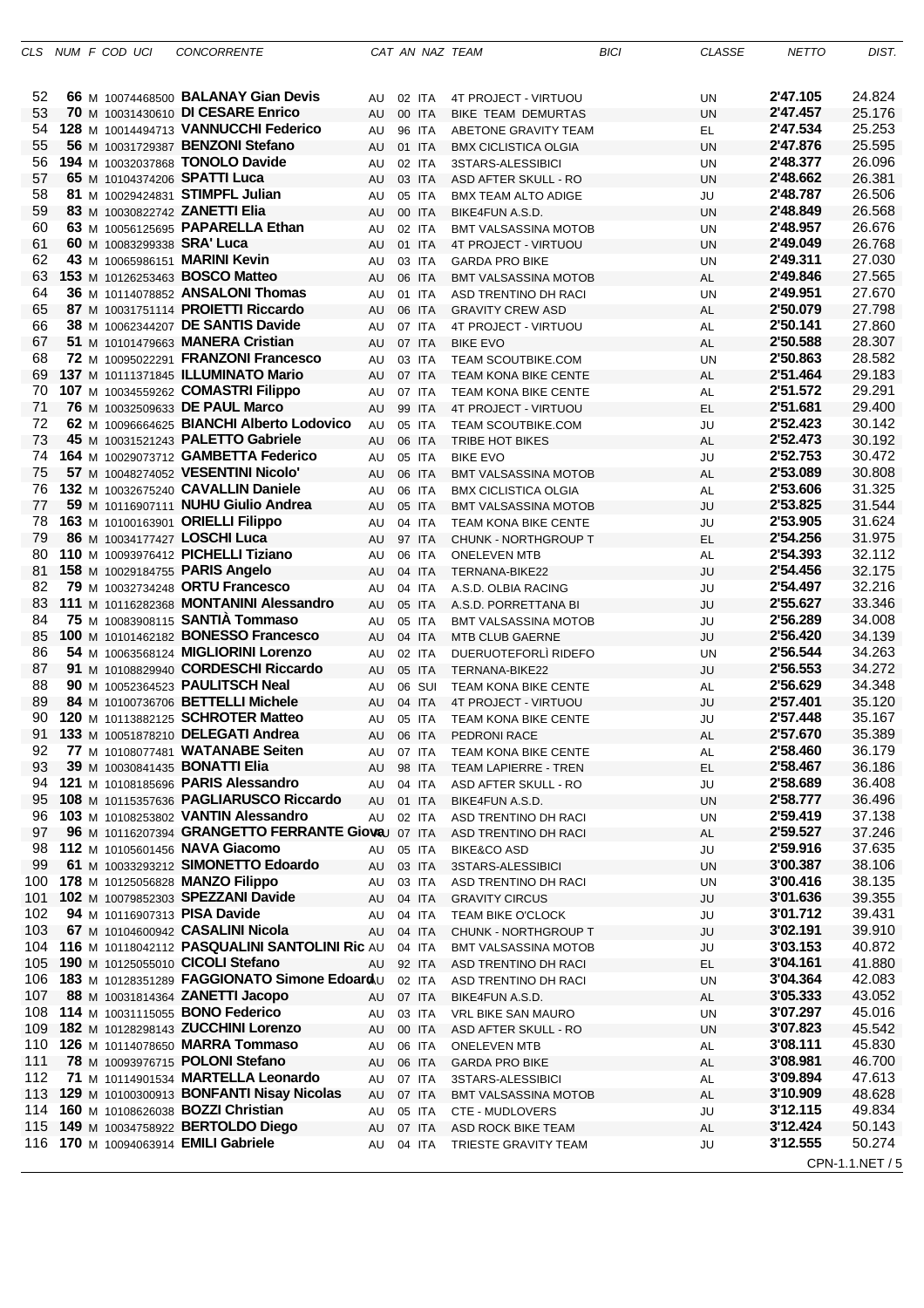|            |                    | CLS NUM F COD UCI | <b>CONCORRENTE</b>                                                        |          |                  | CAT AN NAZ TEAM                                   | <b>BICI</b> | <b>CLASSE</b>   | <b>NETTO</b>         | DIST.                |
|------------|--------------------|-------------------|---------------------------------------------------------------------------|----------|------------------|---------------------------------------------------|-------------|-----------------|----------------------|----------------------|
|            |                    |                   |                                                                           |          |                  |                                                   |             |                 |                      |                      |
|            |                    |                   | 117 101 M 10029433925 COLAUTTI Federico                                   | AU       | 02 ITA           | ASD TECNO BIKE TEAM                               |             | UN              | 3'13.459             | 51.178               |
| 118        |                    |                   | 150 M 10129707168 PAGANONI Matteo                                         | AU       | 06 ITA           | 4T PROJECT - VIRTUOU                              |             | AL              | 3'14.226             | 51.945               |
| 119        |                    |                   | 85 M 10099635047 FASOLO Nicola                                            | AU       | 03 ITA           | BIKE4FUN A.S.D.                                   |             | <b>UN</b>       | 3'14.346             | 52.065               |
| 120        |                    |                   | 138 M 10089667992 BALOCCO Gabriele                                        | AU       | 06 ITA           | <b>TEAM MANGONE BIKE</b>                          |             | AL              | 3'16.001             | 53.720               |
| 121        |                    |                   | 184 M 10124935778 CHIODO Francesco                                        | AU       | 02 ITA           | ASD TRENTINO DH RACI                              |             | <b>UN</b>       | 3'16.147             | 53.866               |
|            |                    |                   | 122 115 M 10048411367 TAPPARI Francesco                                   | AU       | 05 ITA           | TEAM SCOUTBIKE.COM                                |             | JU              | 3'16.376             | 54.095               |
| 123        |                    |                   | 173 M 10119389806 RUSSO Andrea                                            | AU       | 05 ITA           | <b>TEAM KONA BIKE CENTE</b>                       |             | JU              | 3'17.865             | 55.584               |
| 124        |                    |                   | 147 M 10114054301 FIABANE Sebastian                                       | AU       | 07 ITA           | ASD TRENTINO DH RACI                              |             | AL              | 3'17.876             | 55.595               |
| 125        |                    |                   | 82 M 10119508428 THALER Niklas                                            | AU       | 06 ITA           | A.B.C. EGNA NEUMARKT                              |             | AL              | 3'17.935             | 55.654               |
| 126        |                    |                   | 144 M 10128008658 DI TORO MAMMARELLA Mariou                               |          | 06 ITA           | <b>TEAM BIKE O'CLOCK</b>                          |             | <b>AL</b>       | 3'18.322             | 56.041               |
| 127        |                    |                   | 169 M 10061559315 SERRAZANETTI Roy                                        | AU       | 05 ITA           | <b>TEAM KONA BIKE CENTE</b>                       |             | JU              | 3'18.439             | 56.158               |
| 128<br>129 |                    |                   | 171 M 10084733322 MARTOLINI Simone<br>148 M 10116283984 SERAFINI Federico | AU       | 04 ITA<br>07 ITA | A.S.D. CICLI TADDEI                               |             | JU              | 3'20.408<br>3'23.304 | 58.127<br>1'01.023   |
| 130        |                    |                   | 98 M 10093266389 PRANDIN Federico                                         | AU<br>AU | 02 ITA           | A.S.D. PORRETTANA BI<br><b>GARDA PRO BIKE</b>     |             | AL<br>UN        | 3'23.676             | 1'01.395             |
| 131        |                    |                   | 188 M 10128580958 CROCCO Lorenzo                                          | AU       | 92 ITA           | UÀ CYCLING TEAM                                   |             | <b>EL</b>       | 3'24.195             | 1'01.914             |
|            |                    |                   | 132 122 M 10104495252 PAOLETTI Mattia                                     | AU       | 04 ITA           | A.S.D. PORRETTANA BI                              |             | JU              | 3'25.632             | 1'03.351             |
| 133        |                    |                   | 159 M 10033959882 CASARI Sebastiano                                       | AU       | 05 ITA           | ASD TRENTINO DH RACI                              |             | JU              | 3'25.861             | 1'03.580             |
| 134        |                    |                   | 124 M 10081937294 GRILLI Alessandro                                       | AU       | 04 ITA           | MADE OF                                           |             | JU              | 3'26.411             | 1'04.130             |
| 135        |                    |                   | 168 M 10125786853 ROSSI Sebastiano Michela                                | AU       | 05 ITA           | <b>TEAM BIKE O'CLOCK</b>                          |             | JU              | 3'26.791             | 1'04.510             |
|            |                    |                   | 136 123 M 10115203042 FRANCI Filippo                                      | AU       | 05 ITA           | A.S.D. PORRETTANA BI                              |             | JU              | 3'28.100             | 1'05.819             |
|            |                    |                   | 137 143 M 10031515078 RAGGI Alessandro                                    | AU       | 07 ITA           | ASD GAGABIKE TEAM                                 |             | AL              | 3'29.566             | 1'07.285             |
| 138        |                    |                   | 134 M 10034654848 FORZINETTI Edoardo                                      | AU       | 07 ITA           | <b>CUS PROPATRIA MILANO</b>                       |             | AL              | 3'30.502             | 1'08.221             |
|            |                    |                   | 139 167 M 10115150401 MILETO Mirko Athos                                  | AU       | 05 ITA           | <b>TEAM BIKE O'CLOCK</b>                          |             | JU              | 3'32.838             | 1'10.557             |
|            |                    |                   | 140 136 M 10125388749 BERTO Giorgio                                       | AU       | 06 ITA           | BIKE4FUN A.S.D.                                   |             | AL              | 3'32.874             | 1'10.593             |
|            |                    |                   | 141 142 M 10074204071 BRAMATI Luca                                        | AU       | 07 ITA           | <b>BMX CICLISTICA OLGIA</b>                       |             | AL              | 3'33.576             | 1'11.295             |
|            |                    |                   | 142 179 M 10104805551 BERGANTON Francesco                                 | AU       | 03 ITA           | TRIBE HOT BIKES                                   |             | UN              | 3'39.038             | 1'16.757             |
| 143        |                    |                   | 135 M $10124142402$ LOCHMANN Niclas                                       | AU       | 07 ITA           | ASD TRENTINO DH RACI                              |             | AL              | 3'39.841             | 1'17.560             |
| 144        |                    |                   | 139 M 10127663300 LODDO Andrea                                            | AU       | 07 ITA           | <b>TEAM BIKE O'CLOCK</b>                          |             | AL              | 3'40.185             | 1'17.904             |
| 145<br>146 |                    |                   | 151 M 10032847517 GUIDO Jacopo<br>175 M 10107880148 CARLINO Leonardo      | AU       | 07 ITA           | ASD ENJOY THE TRAIL                               |             | AL              | 3'58.651<br>4'03.021 | 1'36.370<br>1'40.740 |
| 147        |                    |                   | 180 M 10029098263 BETTINZOLI Kevin                                        | AU<br>AU | 03 ITA<br>01 ITA | <b>TEAM SCOUTBIKE.COM</b><br>ASD TRENTINO DH RACI |             | UN<br><b>UN</b> | 4'10.864             | 1'48.583             |
| 148        |                    |                   | 165 M 10091631537 BELTRAMO Davide Costel                                  | AU       | 05 ITA           | <b>TRIBE HOT BIKES</b>                            |             | JU              | 4'13.876             | 1'51.595             |
|            |                    |                   | 149 174 M 10116778482 MAZZUCCHI Daniele                                   | AU       | 04 ITA           | 4T PROJECT - VIRTUOU                              |             | JU              | 4'18.161             | 1'55.880             |
| 150        |                    |                   | 3 M 10032715353 CAPPELLO Davide                                           | AU       | 04 ITA           | ASD AFTER SKULL - RO                              |             | JU              | 4'43.000             | 2'20.719             |
| 151        |                    |                   | 89 M 10104886282 MAZZETTI Tommaso                                         | AU       | 04 ITA           | <b>TEAM KONA BIKE CENTE</b>                       |             | JU              | 5'29.488             | 3'07.207             |
| 152        |                    |                   | 119 M 10115299739 CORSINI Claudio                                         | AU       | 07 ITA           | A.S.D. PORRETTANA BI                              |             | AL              | 5'40.534             | 3'18.253             |
| 153        |                    |                   | 109 M 10107893282 DE BIASI Gabriele                                       | AU       | 06 ITA           | <b>GRAVITY CIRCUS</b>                             |             | AL              | 5'44.706             | 3'22.425             |
| 154        |                    |                   | 186 M 10056648889 TAILLEFER Cedric                                        | AU       | 02 FRA           | <b>BMX ORGANISATION</b>                           |             | UN              | 6'07.197             | 3'44.916             |
| 155        |                    |                   | 166 M 10113824127 COSTI Alberto                                           | AU       | 05 ITA           | <b>TEAM KONA BIKE CENTE</b>                       |             | JU              | 6'57.218             | 4'34.937             |
|            |                    |                   |                                                                           |          |                  |                                                   |             |                 |                      |                      |
|            | <b>NON PARTITI</b> |                   |                                                                           |          |                  |                                                   |             |                 |                      |                      |
|            |                    |                   | <b>8</b> M 10033957559 <b>GRILLANDA Fabio</b>                             | AU       | 98 ITA           | <b>TRIBE HOT BIKES</b>                            |             | EL              |                      |                      |
|            |                    |                   | 50 M 10014496632 OLIVERO Roberto                                          | AU       | 96 ITA           | A.S.D. PROMOSPORT RA                              |             | EL              |                      |                      |
|            |                    |                   | 80 M 10033587343 VICENZINO Marco                                          | AU       | 94 ITA           | <b>CAPRIVESI</b>                                  |             | EL              |                      |                      |
|            |                    |                   | 130 M 10124310433 BONELLO Alexander                                       | AU       | 07 ITA           | BIKE4FUN A.S.D.                                   |             | <b>AL</b>       |                      |                      |
|            |                    |                   | 152 M 10118390100 MAFFEI Gabriele                                         | AU       | 07 ITA           | <b>GRAVITY CIRCUS</b>                             |             | <b>AL</b>       |                      |                      |
|            |                    |                   | 154 M 10129523272 CECCHINELLI Elia                                        | AU       | 07 ITA           | 5 TERRE CYCLING ASD                               |             | AL              |                      |                      |
|            |                    |                   | <b>161 M 10111588174 MAZZAMURRO Elia</b>                                  | AU       | 04 ITA           | <b>TEAM KONA BIKE CENTE</b>                       |             | JU              |                      |                      |
|            |                    |                   | 172 M 10129470328 TATTINI Raffaele                                        | AU       |                  | 04 ITA ABETONE GRAVITY TEAM                       |             | JU              |                      |                      |
|            |                    |                   | 181 M 10115533246 DE IACO Luca                                            | AU       |                  | 03 ITA VRL BIKE SAN MAURO                         |             | UN              |                      |                      |
|            |                    |                   | 185 M 10033786090 VENTURINI Lorenzo                                       | AU       |                  | 01 ITA ABETONE GRAVITY TEAM                       |             | UN              |                      |                      |
|            |                    |                   | 189 M 10125056525 KABIL Elmehdi                                           | AU       |                  | 95 ITA ASD TRENTINO DH RACI                       |             | EL.             |                      |                      |
|            |                    |                   | 192 M 10014353152 VENTURI Nadir                                           |          |                  | AU 97 ITA ITALIA NUOVA BORGO P                    |             | EL.             |                      |                      |
|            | NON ARRIVATI       |                   |                                                                           |          |                  |                                                   |             |                 |                      |                      |
|            |                    |                   |                                                                           |          |                  |                                                   |             |                 |                      |                      |
|            |                    |                   | 4 M 10057674766 GUIONNET lan                                              |          |                  | AU 01 FRA BUNNY HOP CLUB                          |             | UN              |                      |                      |
|            |                    |                   | 93 M 10108696968 TUZZOLI Edoardo                                          | AU       |                  | 05 ITA GRAVITYACADEMY                             |             | JU              |                      |                      |
|            |                    |                   | 140 M 10032834985 ZANELLA Samuele                                         | AU       |                  | 06 ITA ASD TRENTINO DH RACI                       |             | <b>AL</b>       |                      |                      |
|            |                    |                   | 145 M 10128874887 FERRARI Mario                                           | AU       | 07 ITA           | <b>TEAM BIKE O'CLOCK</b>                          |             | AL              |                      |                      |
|            |                    |                   | 146 M 10129466688 CANTELLI Pietro Paolo                                   |          |                  | AU 07 ITA ABETONE GRAVITY TEAM                    |             | <b>AL</b>       |                      |                      |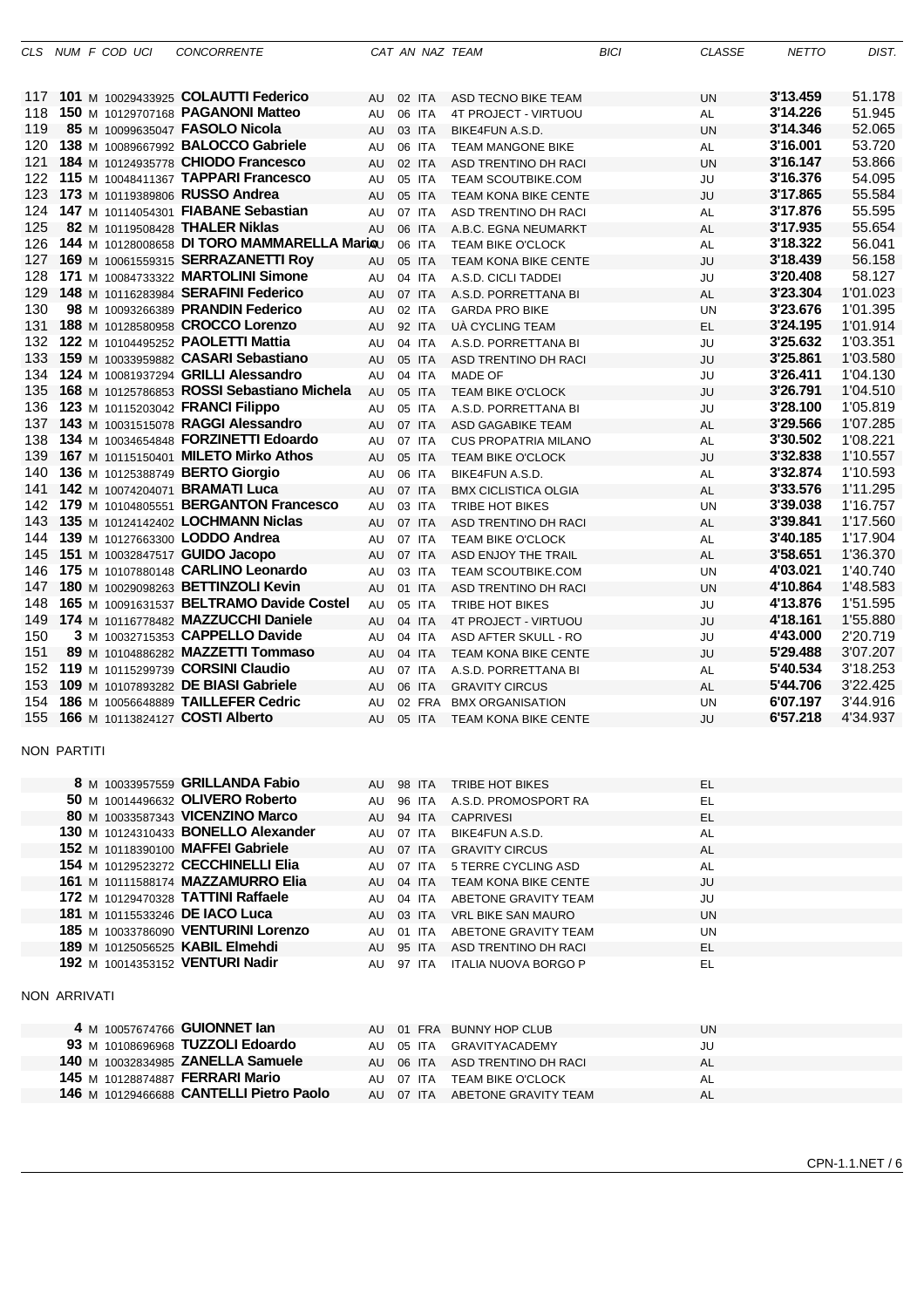### **ELITE SPORT**

|                      | 241 M 10114209400 CALABRIA Domenico            | MU        | 99 ITA | <b>BMX CREAZZO</b>             | ELMT        | 2'46.869 |          |
|----------------------|------------------------------------------------|-----------|--------|--------------------------------|-------------|----------|----------|
| $\mathbf{2}^{\circ}$ | 360 M 10128441219 GATTI Davide                 | MU        | 99 ITA | <b>CHUNK - NORTHGROUP T</b>    | <b>ELMT</b> | 2'50.236 | 3.367    |
| 3                    | 236 M 10079339920 SANGUIGNI Marcello           | <b>MU</b> | 93 ITA | <b>SANREMO FREERIDE</b>        | <b>ELMT</b> | 2'53.573 | 6.704    |
| 4                    | 235 M 10034082043 PANZERA Alvin                | <b>MU</b> | 95 ITA | 4T PROJECT - VIRTUOU           | <b>ELMT</b> | 2'59.665 | 12.796   |
| 5                    | 289 M 10032646847 FABBRIZI Emanuele            | <b>MU</b> | 97 ITA | ASD AFTER SKULL - RO           | <b>ELMT</b> | 3'00.425 | 13.556   |
| 6                    | 326 M 10058702663 LUCCHETTI Leonardo           | <b>MU</b> | 93 ITA | PAVIND BIKE TEAM               | <b>ELMT</b> | 3'01.561 | 14.692   |
| 7                    | 233 M 10014493905 BASILE Andrea                | <b>MU</b> | 96 ITA | <b>BMT VALSASSINA MOTOB</b>    | <b>ELMT</b> | 3'02.636 | 15.767   |
| 8                    | 257 M 10057315967 IACONO Salvatore             | <b>MU</b> | 97 ITA | ASD VESUVIO MOUNTAIN           | <b>ELMT</b> | 3'03.856 | 16.987   |
| 9                    | 373 M 10128987045 SMIDERLE Luca                | <b>MU</b> | 99 ITA | CHUNK - NORTHGROUP T           | <b>ELMT</b> | 3'04.484 | 17.615   |
| 10                   | 250 M 10014494410 PALMERINI Elia               | MU        | 97 ITA | <b>GARDA PRO BIKE</b>          | <b>ELMT</b> | 3'04.611 | 17.742   |
| 11                   | 240 M 10032820235 DICARO Giovanni              | <b>MU</b> | 00 ITA | <b>BIKE FIT LAB ASD</b>        | <b>ELMT</b> | 3'07.593 | 20.724   |
| 12                   | 259 M 10029098162 OSIO Davide                  | <b>MU</b> | 95 ITA | 4T PROJECT - VIRTUOU           | <b>ELMT</b> | 3'10.572 | 23.703   |
| 13                   | 300 M 10117203666 LUSETTI Alessandro           | <b>MU</b> | 96 ITA | <b>VALCERESIO BIKE ASSO</b>    | <b>ELMT</b> | 3'10.617 | 23.748   |
| 14                   | 243 M 10034537034 MOROTTI Devis                | MU        | 93 ITA | APPENNINOBIKE A.S.D.           | <b>ELMT</b> | 3'11.532 | 24.663   |
| 15                   | 266 M 10031460316 <b>BORDIN Marco</b>          | <b>MU</b> | 93 ITA | DHSIGN FACTORY TEAM            | <b>ELMT</b> | 3'11.628 | 24.759   |
| 16                   | 372 M 10080595967 CORTI Samuele                | <b>MU</b> | 00 ITA | 4T PROJECT - VIRTUOU           | <b>ELMT</b> | 3'14.267 | 27.398   |
| 17                   | 374 M 10081131689 LODIGIANI Riccardo           | <b>MU</b> | 97 ITA | ASD GAGABIKE TEAM              | <b>ELMT</b> | 3'14.457 | 27.588   |
| 18                   | 325 M 10115355919 MIANI Gianmarco              | MU        | 94 ITA | BIKE4FUN A.S.D.                | <b>ELMT</b> | 3'19.409 | 32.540   |
| 19                   | 252 M 10091500181 PERLINI Andrea               | <b>MU</b> | 95 ITA | <b>BMT VALSASSINA MOTOB</b>    | <b>ELMT</b> | 3'19.724 | 32.855   |
| 20                   | 358 M 10028744114 RONCHETTI Alessio            | <b>MU</b> | 99 ITA | <b>BMX CICLISTICA OLGIA</b>    | <b>ELMT</b> | 3'20.273 | 33.404   |
| 21                   | 307 M 10031986035 BONGIORNI Lorenzo            | <b>MU</b> | 94 ITA | A.S.D. BUSSOLINO SPO           | <b>ELMT</b> | 3'20.474 | 33.605   |
| 22                   | 364 M 10034491968 PARENTE Danny                | <b>MU</b> | 95 ITA | PAVIND BIKE TEAM               | <b>ELMT</b> | 3'20.746 | 33.877   |
| 23                   | 369 M 10129424050 SOFFRITTI Simone             | <b>MU</b> | 98 ITA | ABETONE GRAVITY TEAM           | <b>ELMT</b> | 3'21.487 | 34.618   |
| 24                   | <b>280 M 10085312187 ANTONINI Marco</b>        | <b>MU</b> | 02 ITA | <b>BLACK ARROWS-GEMME B</b>    | <b>ELMT</b> | 3'22.196 | 35.327   |
| 25                   | 371 M 10115359454 SAUSA Andrea                 | <b>MU</b> | 93 ITA | BIKE4FUN A.S.D.                | <b>ELMT</b> | 3'26.132 | 39.263   |
| 26                   | 322 M 10124312453 GEREMIA Michele              | MU        | 94 ITA | ASD TRENTINO DH RACI           | <b>ELMT</b> | 3'26.295 | 39.426   |
| 27                   | 357 M 10116946416 FONTANESI Omar               | <b>MU</b> | 94 ITA | A.S.D.MANGUSTA 2.0 T           | <b>ELMT</b> | 3'26.997 | 40.128   |
| 28                   | <b>253</b> M 10074242568 <b>DONATI Matteo</b>  | MU        | 98 ITA | ABETONE GRAVITY TEAM           | <b>ELMT</b> | 3'28.001 | 41.132   |
| 29                   | 303 M 10114883851 FACCO Riccardo               | <b>MU</b> | 99 ITA | BIKE4FUN A.S.D.                | <b>ELMT</b> | 3'29.354 | 42.485   |
| 30                   | 261 M 10114277401 MICHELI Nicolo' Gabriele     | <b>MU</b> | 01 ITA | <b>BMT VALSASSINA MOTOB</b>    | <b>ELMT</b> | 3'29.442 | 42.573   |
| 31                   | 356 M 10118732933 FERRANTE Jacopo              | <b>MU</b> | 94 ITA | PRO BIKE RIDING TEAM           | <b>ELMT</b> | 3'29.475 | 42.606   |
| 32                   | 279 M 10080601930 GIAFFREDA Lorenzo            | MU        | 02 ITA | 4T PROJECT - VIRTUOU           | <b>ELMT</b> | 3'29.505 | 42.636   |
| 33                   | 299 M 10112850083 SANTINELLI Fabio             | <b>MU</b> | 02 ITA | <b>BMT VALSASSINA MOTOB</b>    | <b>ELMT</b> | 3'30.099 | 43.230   |
| 34                   | 292 M 10050685009 BEVEGNI Rodolfo              | MU        | 93 ITA | <b>VALSECCA MOUNTAINBIK</b>    | <b>ELMT</b> | 3'30.711 | 43.842   |
| 35                   | 273 M 10093952059 BOMPREZZI Alessandro         | <b>MU</b> | 94 ITA | <b>GRAVITY CIRCUS</b>          | <b>ELMT</b> | 3'33.334 | 46.465   |
| 36                   | 375 M 10023456196 LUISOTTI Jacopo              | <b>MU</b> | 99 ITA | ABETONE GRAVITY TEAM           | <b>ELMT</b> | 3'33.763 | 46.894   |
| 37                   | 317 M 10032709188 COLASANTO Ninni Mattia       | <b>MU</b> | 01 ITA | <b>BLACK ARROWS-GEMME B</b>    | <b>ELMT</b> | 3'34.912 | 48.043   |
| 38                   | 368 M 10128220139 BERGAMELLI Luca              | MU        | 98 ITA | <b>EBIKE GRAVITY OSSOLA</b>    | <b>ELMT</b> | 3'37.534 | 50.665   |
| 39                   | 363 M 10014351435 ARDIZZONE Giuseppe           | MU        | 97 ITA | <b>BIKE FIT LAB ASD</b>        | <b>ELMT</b> | 3'38.305 | 51.436   |
| 40                   | 277 M 10034487625 GIARDI Filippo               | <b>MU</b> | 96 ITA | <b>TEAM SCOUTBIKE.COM</b>      | <b>ELMT</b> | 3'38.512 | 51.643   |
| 41                   | 284 M 10091935065 VIVARELLI Edoardo            | <b>MU</b> | 93 ITA | A.S.D. PORRETTANA BI           | <b>ELMT</b> | 3'39.015 | 52.146   |
|                      | 42 392 M<br><b>SALVATO Ernesto</b>             | MU        | 01 ITA | ASD TEAM 486                   | <b>ELMT</b> | 3'49.269 | 1'02.400 |
|                      | 43 376 M 10129556517 ZANOTTO Davide            | MU.       | 03 ITA | ASD TRENTINO DH RACI           | <b>ELMT</b> | 3'51.756 | 1'04.887 |
|                      | 44 370 M 10128219937 BUONOCORE Francesco       | MU        | 99 ITA | SPEEDY BIKE ASD                | ELMT        | 3'53.428 | 1'06.559 |
|                      | 45 359 M 10105597113 <b>IOLI Alessio</b>       | MU        | 02 ITA | 360VALTELLINABIKE              | <b>ELMT</b> | 3'57.140 | 1'10.271 |
|                      | 46 362 M 10031409085 RUBATTO Cesare            | MU        |        | 95 ITA RDR ITALIA LEYNICESE    | ELMT        | 3'57.253 | 1'10.384 |
|                      | 47 324 M 10127986026 ZANINI Riccardo           | MU        | 03 ITA | <b>GARDA PRO BIKE</b>          | <b>ELMT</b> | 3'57.867 | 1'10.998 |
|                      | 48 276 M 10116176173 CALIGARA Stefano          | MU        | 02 ITA | <b>GARDA PRO BIKE</b>          | <b>ELMT</b> | 4'01.779 | 1'14.910 |
|                      | NON PARTITI                                    |           |        |                                |             |          |          |
|                      | 264 M 10118994429 PILONI Oreste                | MU.       | 96 ITA | <b>BMT VALSASSINA MOTOB</b>    | <b>ELMT</b> |          |          |
|                      | 296 M 10031422122 GROSSI Federico              | MU        | 99 ITA | ABETONE GRAVITY TEAM           | <b>ELMT</b> |          |          |
|                      | NON ARRIVATI                                   |           |        |                                |             |          |          |
|                      | <b>361</b> M 10126457567 <b>TONELLI Mattia</b> | MU        |        | 02 ITA A.S.D. PORRETTANA BI    | <b>ELMT</b> |          |          |
|                      | 367 M 10128221149 RAINOLDI Simone              |           |        | MU 98 ITA EBIKE GRAVITY OSSOLA | <b>ELMT</b> |          |          |
|                      |                                                |           |        |                                |             |          |          |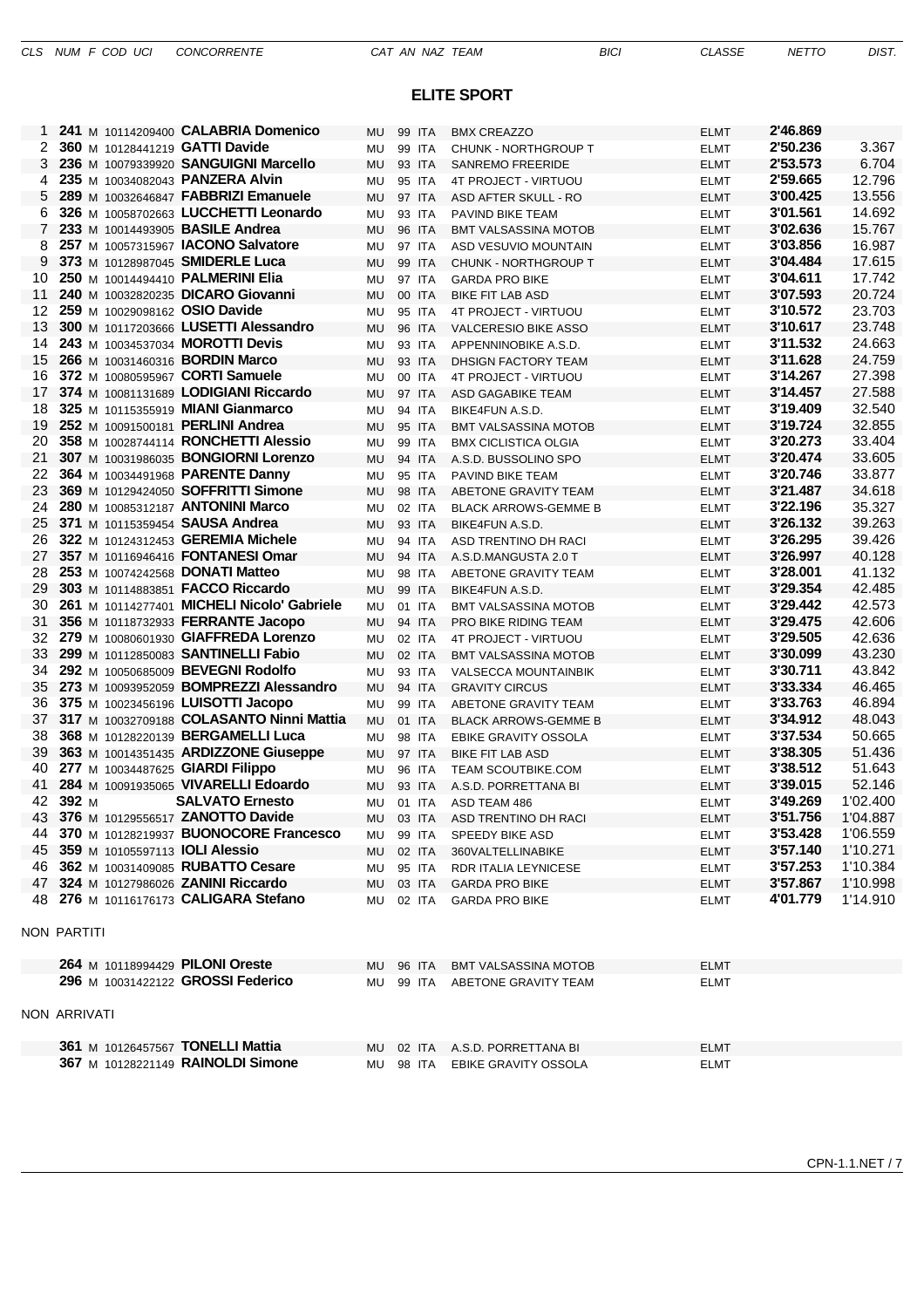|  |  | CLS NUM F COD UCI |  |  |  | <b>CONCORRENTE</b> |
|--|--|-------------------|--|--|--|--------------------|
|--|--|-------------------|--|--|--|--------------------|

### **MASTER 1-2**

|    |                                          | 232 M 10032777795 ROBELLO Federico           | MU        | 88 ITA |        | <b>TEAM BIKE O'CLOCK</b>    | M1             | 2'45.359 |          |
|----|------------------------------------------|----------------------------------------------|-----------|--------|--------|-----------------------------|----------------|----------|----------|
|    | 246 M 10012721330 GALLIANI Daniele       |                                              | MU        | 84 ITA |        | <b>TEAM BICIAIO ASD</b>     | M <sub>2</sub> | 2'50.062 | 4.703    |
| 3  | 345 M 10082304783 GEMME Federico         |                                              | MU        | 84 ITA |        | <b>BLACK ARROWS-GEMME B</b> | M <sub>2</sub> | 2'50.083 | 4.724    |
| 4  |                                          | 237 M 10029164244 BALDUCHELLI Nicola         | <b>MU</b> | 89 ITA |        | 4T PROJECT - VIRTUOU        | M1             | 2'52.982 | 7.623    |
| 5. | 238 M 10030230133 BERTOLINO Loris        |                                              | <b>MU</b> | 91 ITA |        | READY2RIDE                  | M1             | 2'53.973 | 8.614    |
| 6  |                                          | 274 M 10030910547 SIGAUD DE BRESC GuillaumMU |           |        | 85 FRA | MG GRAVITY TEAM A.S.        | M <sub>2</sub> | 3'01.363 | 16.004   |
| 7  |                                          | 293 M 10031544683 PEDONI Leonardo            | MU        | 88 ITA |        | ASD AFTER SKULL - RO        | M <sub>1</sub> | 3'01.542 | 16.183   |
| 8  |                                          | 262 M 10055730120 PINCIROLI Alessio          | MU        | 90 ITA |        | <b>MADE OF</b>              | M1             | 3'01.892 | 16.533   |
| 9  | 251 M 10129287644 MARTELLI Paolo         |                                              | <b>MU</b> | 83 ITA |        | ABETONE GRAVITY TEAM        | M <sub>2</sub> | 3'04.579 | 19.220   |
| 10 |                                          | 247 M 10032427181 MARCHETTI Daniel           | MU        | 87 ITA |        | 4T PROJECT - VIRTUOU        | M <sub>2</sub> | 3'05.082 | 19.723   |
| 11 | 256 M 10080824929 SIMONINI Luca          |                                              | <b>MU</b> | 92 ITA |        | <b>GRAVITY CIRCUS</b>       | M1             | 3'05.418 | 20.059   |
| 12 | 305 M 10030122322 BOTTAUSCI Luca         |                                              | MU        | 91 ITA |        | A.S.D. LAKE BIKE TEA        | M1             | 3'05.966 | 20.607   |
| 13 |                                          | 302 M 10031470824 DI GHIONNO Valerio         | <b>MU</b> | 87 ITA |        | PAVIND BIKE TEAM            | M <sub>2</sub> | 3'05.985 | 20.626   |
| 14 | 267 M 10030773838 MICCHI Filippo         |                                              | MU        | 86 ITA |        | MG GRAVITY TEAM A.S.        | M <sub>2</sub> | 3'07.645 | 22.286   |
| 15 | 304 M 10094060981 CUNDO' Marco           |                                              | <b>MU</b> | 90 ITA |        | <b>VALSECCA MOUNTAINBIK</b> | M1             | 3'07.860 | 22.501   |
| 16 | 348 M 10128676746 PRETI Fabio            |                                              | MU        | 92 ITA |        | MG GRAVITY TEAM A.S.        | M1             | 3'10.547 | 25.188   |
| 17 |                                          | 271 M 10082892847 STEFANELLI Andrea          | <b>MU</b> | 86 ITA |        | A.S.D. PORRETTANA BI        | M <sub>2</sub> | 3'11.568 | 26.209   |
| 18 |                                          | 254 M 10117499922 CAPPELLA Federico          | MU        | 91 ITA |        | PRO BIKE RIDING TEAM        | M1             | 3'12.518 | 27.159   |
| 19 |                                          | 265 M 10096332603 SANGALLI Paolo Sergio      | <b>MU</b> | 88 ITA |        | <b>CICLI BETTONI COSTA</b>  | M1             | 3'12.658 | 27.299   |
| 20 | 351 M 10089989914 DATTARO Matteo         |                                              | MU        | 89 ITA |        | PEDRONI RACE                | M1             | 3'12.771 | 27.412   |
| 21 |                                          | 355 M 10073731805 DOMANEGG Christian         | <b>MU</b> | 88 ITA |        | <b>VC ESCHENBACH</b>        | M1             | 3'18.470 | 33.111   |
| 22 |                                          | 354 M 10125742292 BRESCIA Alessandro         | MU        | 92 ITA |        | <b>BMT VALSASSINA MOTOB</b> | M <sub>1</sub> | 3'21.235 | 35.876   |
| 23 |                                          | 306 M 10012721128 GIUBILATO Federico         | <b>MU</b> | 84 ITA |        | A.S.D REUNION DH TEA        | M <sub>2</sub> | 3'24.210 | 38.851   |
| 24 | 283 M 10093230017 FAOLISI Matteo         |                                              | MU        | 92 ITA |        | PRO BIKE RIDING TEAM        | M1             | 3'29.227 | 43.868   |
| 25 |                                          | 298 M 10115794237 DI ROSA Alfonso Marco      | <b>MU</b> | 92 ITA |        | ABETONE GRAVITY TEAM        | M1             | 3'30.224 | 44.865   |
| 26 | 353 M 10060419361 ROTUNDO Matteo         |                                              | MU        | 89 ITA |        | <b>FOL RACING</b>           | M1             | 3'42.871 | 57.512   |
| 27 |                                          | 312 M 10115873857 PASTORELLI Riccardo        | <b>MU</b> | 92 ITA |        | A.S.D. PORRETTANA BI        | M1             | 3'47.292 | 1'01.933 |
| 28 | 349 M 10127600248 <b>BARBOLINI Fabio</b> |                                              | MU        | 90 ITA |        | <b>CTE - MUDLOVERS</b>      | M1             | 3'47.638 | 1'02.279 |
| 29 |                                          | 346 M 10116247814 VALENTINI Matteo           | <b>MU</b> | 86 ITA |        | <b>ONELEVEN MTB</b>         | M <sub>2</sub> | 3'48.127 | 1'02.768 |
| 30 | 314 M 10117481532 TRINGALI Mirko         |                                              | MU        | 91 ITA |        | MG GRAVITY TEAM A.S.        | M1             | 3'49.976 | 1'04.617 |
| 31 | 347 M 10115097251 VANETTI Marco          |                                              | <b>MU</b> | 87 ITA |        | <b>CYCLING CAFE' RACING</b> | M <sub>2</sub> | 3'57.218 | 1'11.859 |
|    |                                          |                                              |           |        |        |                             |                |          |          |

NON PARTITI

M 10005856255 **FRANCO Edoardo** MU 90 ITA BLACK ARROWS-GEMME B M1

#### **MASTER 3-4-5**

|    |       |  | 1 231 M 10005589810 ALLEVA Paolo            | MU        | 75 ITA        | <b>TEAM SCOUTBIKE.COM</b>   | M4             | 2'50.968 |          |
|----|-------|--|---------------------------------------------|-----------|---------------|-----------------------------|----------------|----------|----------|
|    |       |  | 2 242 M 10096679375 SBALZER Mirko           | MU        | 82 ITA        | CICLI BETTONI COSTA         | MЗ             | 2'58.718 | 7.750    |
|    |       |  | 3 281 M 10003561092 COLOMBO Oscar           | <b>MU</b> | 72 ITA        | <b>TEAM SCOUTBIKE.COM</b>   | M <sub>5</sub> | 3'01.115 | 10.147   |
|    |       |  | 4 239 M 10033953620 BATTISTELLA Stefano     | MU        | 68 ITA        | <b>BMT VALSASSINA MOTOB</b> | M5             | 3'04.353 | 13.385   |
|    |       |  | 5 248 M 10031328859 BONINI Marcello Stefano | MU        | 76 ITA        | <b>TEAM SCOUTBIKE.COM</b>   | M4             | 3'06.223 | 15.255   |
|    |       |  | 6 338 M 10129680593 CATTI Luca              | MU        | 76 ITA        | PIGARELLA MULSTISPOR        | M4             | 3'10.058 | 19.090   |
|    |       |  | 7 268 M 10031143852 ZOCCA Marco             | MU        | 73 ITA        | MG GRAVITY TEAM A.S.        | M4             | 3'13.077 | 22.109   |
|    |       |  | 8 313 M 10029840315 MARTELLO Marco          | MU        | 73 ITA        | <b>DHSIGN FACTORY TEAM</b>  | M4             | 3'13.400 | 22.432   |
|    |       |  | 9 278 M 10075069290 MONTANARI Ivo           | MU        | 75 ITA        | MG GRAVITY TEAM A.S.        | M4             | 3'16.217 | 25.249   |
|    |       |  | 10 255 M 10032146083 BONICCIOLI Fabio       | MU        | 76 ITA        | A.S.D REUNION DH TEA        | M4             | 3'19.082 | 28.114   |
|    |       |  | 11 285 M 10029249221 BERTOZZI Alessandro    | MU        | 77 ITA        | <b>GRAVITY CIRCUS</b>       | M4             | 3'19.230 | 28.262   |
|    |       |  | 12 249 M 10107985030 MASTROTTO Fabio        | MU        | 79 ITA        | CHUNK - NORTHGROUP T        | MЗ             | 3'32.106 | 41.138   |
|    |       |  | 13 272 M 10056579171 CONTASTI Marco         | MU        | 76 ITA        | <b>ONELEVEN MTB</b>         | M4             | 3'36.042 | 45.074   |
|    |       |  | 14 336 M 10129225909 GAIDA Giorgio          | MU        | 73 ITA        | ASD MORENIC TEAM            | M4             | 3'39.396 | 48.428   |
|    |       |  | 15 342 M 10127033204 PAOLELLA Daniele       | MU        | 82 ITA        | <b>ONELEVEN MTB</b>         | M <sub>3</sub> | 3'40.943 | 49.975   |
|    |       |  | 16 340 M 10052372203 CASTELNUOVO Flavio     | MU        | <b>75 ITA</b> | <b>BMX CICLISTICA OLGIA</b> | M4             | 3'47.502 | 56.534   |
|    |       |  | 17 343 M 10097714043 DEBELLIS Marco         | MU        | 82 ITA        | <b>GRAVITY CIRCUS</b>       | M <sub>3</sub> | 3'50.891 | 59.923   |
|    |       |  | 18 334 M 10033794679 SASSO Claudio          | MU        | 69 ITA        | READY2RIDE                  | M <sub>5</sub> | 3'52.330 | 1'01.362 |
| 19 | 391 M |  | <b>MINELLI Pietrangelo</b>                  | MU        | 80 ITA        | A.S.D. PASSION BIKE         | M <sub>3</sub> | 3'57.727 | 1'06.759 |
|    |       |  | 20 332 M 10127032190 BUSSOLOTTI Andrea      | MU        | 69 ITA        | <b>ONELEVEN MTB</b>         | M5             | 3'59.348 | 1'08.380 |
|    |       |  | 21 327 M 10029111296 NEGRONI Luca           | MU        | 80 ITA        | ASD GAGABIKE TEAM           | M <sub>3</sub> | 4'05.601 | 1'14.633 |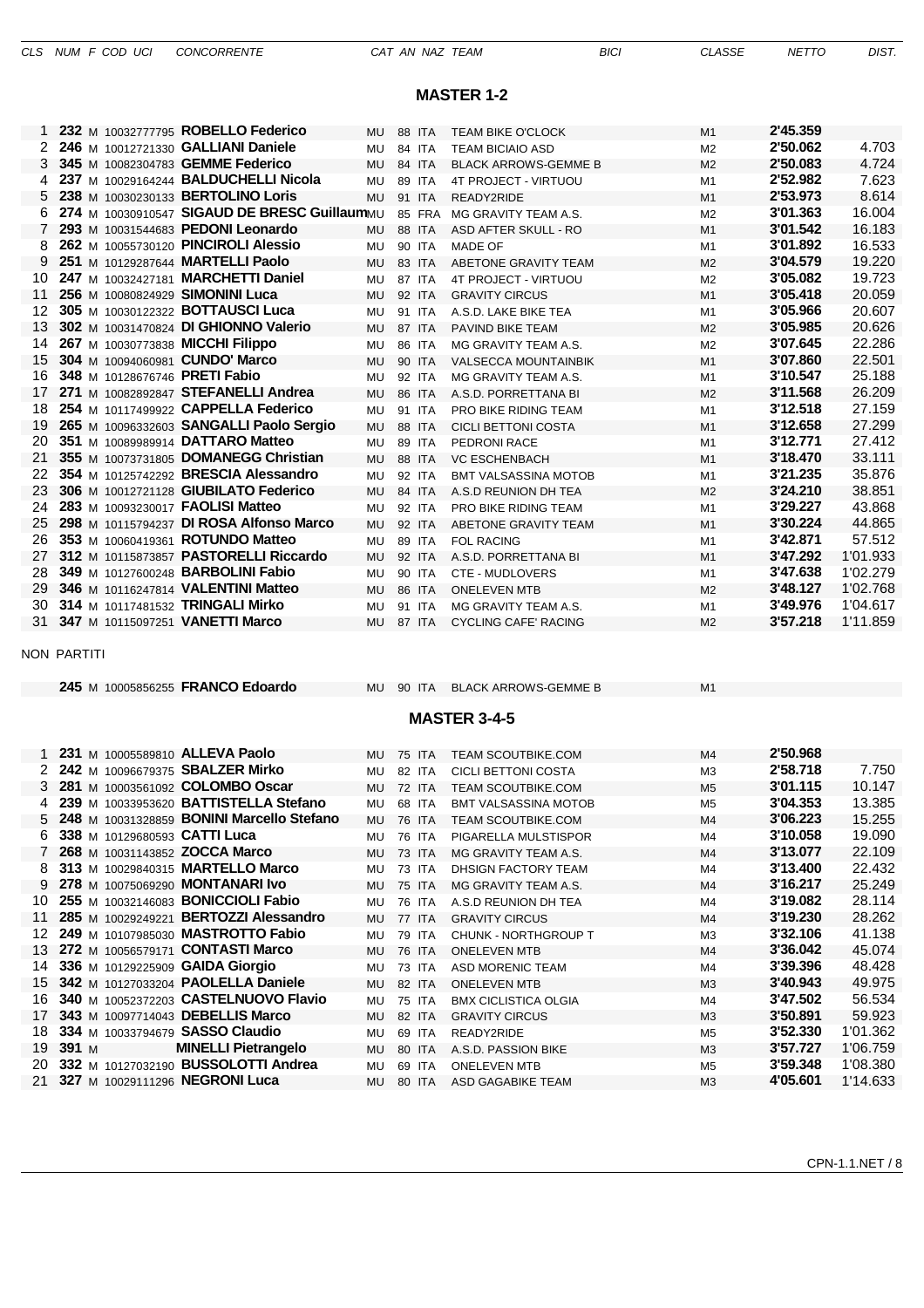|              | CLS NUM F COD UCI                   | <b>CONCORRENTE</b>                           |           |               | CAT AN NAZ TEAM             | <b>BICI</b> | <b>CLASSE</b>  | <b>NETTO</b> | DIST.           |
|--------------|-------------------------------------|----------------------------------------------|-----------|---------------|-----------------------------|-------------|----------------|--------------|-----------------|
|              |                                     |                                              |           |               |                             |             |                |              |                 |
|              | <b>NON PARTITI</b>                  |                                              |           |               |                             |             |                |              |                 |
|              | 270 M 10076017264 MATTIOLI Dario    |                                              | MU.       | 79 ITA        | <b>ONELEVEN MTB</b>         |             | M <sub>3</sub> |              |                 |
|              | 290 M 10054230155 BEZZE Alessio     |                                              | <b>MU</b> | <b>75 ITA</b> | <b>BMT VALSASSINA MOTOB</b> |             | M4             |              |                 |
|              |                                     | 297 M 10032506906 MANDARELLI Massimiliano MU |           | 79 ITA        | S. POTITO S. MOUNTAI        |             | M <sub>3</sub> |              |                 |
|              | 316 M 10028562238 LARGHI Sergio     |                                              | MU        | 69 ITA        | <b>TEAM SCOUTBIKE.COM</b>   |             | M <sub>5</sub> |              |                 |
|              |                                     | 318 M 10112848366 MESCHI Matteo Giovanni     |           |               |                             |             |                |              |                 |
|              |                                     |                                              | MU.       | 73 ITA        | <b>BMT VALSASSINA MOTOB</b> |             | M4             |              |                 |
|              | 341 M 10114633873 CENTI David       |                                              | MU        | 80 ITA        | <b>GRAVITYACADEMY</b>       |             | M <sub>3</sub> |              |                 |
|              | <b>NON ARRIVATI</b>                 |                                              |           |               |                             |             |                |              |                 |
|              | 344 M 10029399266 DE MIN Davide     |                                              | MU        |               | 78 ITA ABETONE GRAVITY TEAM |             | M <sub>3</sub> |              |                 |
|              |                                     |                                              |           |               | <b>MASTER 6-7-8</b>         |             |                |              |                 |
|              |                                     |                                              |           |               |                             |             |                |              |                 |
|              |                                     | 309 M 10004683161 LIVIDINI Giuseppe          | MU.       |               | 65 SMR ASD BIKEFAN          |             | M <sub>6</sub> | 3'11.951     |                 |
| 2            |                                     | 301 M 10029121505 TOSADORI Massimo           | MU        | 63 ITA        | <b>GARDA PRO BIKE</b>       |             | M <sub>6</sub> | 3'28.429     | 16.478          |
| 3            |                                     | 331 M 10078213407 SECOMANDI Mauro            | <b>MU</b> | 64 ITA        | <b>BMT VALSASSINA MOTOB</b> |             | M <sub>6</sub> | 3'28.579     | 16.628          |
| 4            |                                     | 311 M 10033994945 PAMPAGNIN Luca             | MU        | 66 ITA        | DHSIGN FACTORY TEAM         |             | M <sub>6</sub> | 3'34.792     | 22.841          |
| 5            | 260 M 10028679446 FUCCIO Angelo     |                                              | MU        | 64 ITA        | ASD ROCK BIKE TEAM          |             | M <sub>6</sub> | 3'55.532     | 43.581          |
|              |                                     | 6 315 M 10028655703 LORENZONI Giuseppe       | MU        | 60 ITA        | A.S.D.MANGUSTA 2.0 T        |             | M7             | 4'00.879     | 48.928          |
| $7^{\circ}$  |                                     | 329 M 10028830505 PINARDI Gianluca           |           |               |                             |             |                | 4'30.450     | 1'18.499        |
|              |                                     |                                              | <b>MU</b> |               | 59 ITA A.S.D.MANGUSTA 2.0 T |             | M7             |              |                 |
|              | <b>NON PARTITI</b>                  |                                              |           |               |                             |             |                |              |                 |
|              | 291 M 10028505351 PIAZZI Gianluca   |                                              |           | 62 ITA        | <b>TEAM SCOUTBIKE.COM</b>   |             |                |              |                 |
|              | 294 M 10031510028 TECCHIO Gianni    |                                              | <b>MU</b> |               |                             |             | M7             |              |                 |
|              |                                     |                                              | <b>MU</b> | 66 ITA        | BIKE4FUN A.S.D.             |             | M <sub>6</sub> |              |                 |
|              |                                     | 310 M 10012073854 FRANCO Antonio Carlo       | MU        | 59 ITA        | <b>BLACK ARROWS-GEMME B</b> |             | M7             |              |                 |
|              |                                     | 321 M 10115406540 CORRADO Lucio Daniele      | <b>MU</b> | 65 ITA        | <b>TEAM SCOUTBIKE.COM</b>   |             | M <sub>6</sub> |              |                 |
|              |                                     |                                              |           |               |                             |             |                |              |                 |
|              |                                     |                                              |           |               | <b>DONNE MASTER</b>         |             |                |              |                 |
|              | 224 F 10028892846 TASSO Lelia       |                                              | MD        | 01 ITA        | <b>MYSTICFREERIDE ASD</b>   |             | <b>EWS</b>     | 3'14.962     |                 |
| 2            |                                     | 221 F 10077818131 FUMAGALLI Martina          | <b>MD</b> | 93 ITA        | <b>BMT VALSASSINA MOTOB</b> |             | <b>EWS</b>     | 3'15.548     | 0.586           |
| 3            | 228 F 10126713205 BUFANO Grazia     |                                              |           | 98 ITA        |                             |             |                | 3'32.939     | 17.977          |
|              |                                     |                                              | MD.       |               | ASD TRENTINO DH RACI        |             | <b>EWS</b>     |              |                 |
|              |                                     | 222 F 10033953721 FINOCCHIO Tiziana Tatjan   | <b>MD</b> | 80 ITA        | <b>BMT VALSASSINA MOTOB</b> |             | W2             | 3'41.891     | 26.929          |
| 5            |                                     | 227 F 10119564608 GASPARELLA Silvia          | <b>MD</b> | 94 ITA        | <b>BLACK ARROWS-GEMME B</b> |             | <b>EWS</b>     | 3'53.867     | 38.905          |
| 6            | 225 F 10092676713 SOVRAN Lisa       |                                              | MD        | 98 ITA        | BIKE4FUN A.S.D.             |             | <b>EWS</b>     | 4'00.964     | 46.002          |
|              |                                     |                                              |           |               |                             |             |                |              |                 |
|              | NON PARTITI                         |                                              |           |               |                             |             |                |              |                 |
|              |                                     | 226 F 10120214609 SCARAMAGLI Giada           | MD.       |               | 92 ITA TEAM PASSION FAENTIN |             | W <sub>1</sub> |              |                 |
|              |                                     |                                              |           |               | <b>DONNA ELITE</b>          |             |                |              |                 |
|              | 202 F 10008590746 FUCCIO Rosaria    |                                              |           |               |                             |             |                |              |                 |
| $\mathbf{1}$ |                                     |                                              | AD        | 95 ITA        | BMT VALSASSINA MOTOB        |             | DE             | 3'04.967     |                 |
| $\mathbf{2}$ | 201 F 10032602892 GAVA Lisa         |                                              | AD        | 00 ITA        | 3STARS-ALESSIBICI           |             | <b>DE</b>      | 3'06.539     | 1.572           |
| 3            | 207 F 10034782059 BAUMANN Lisa      |                                              | AD        |               | 01 SUI TEAM COMMENCAL LES O |             | DE             | 3'07.758     | 2.791           |
| 4            | 203 F 10030696743 RIVA Sophie       |                                              | AD        | 03 ITA        | ANCILLOTTI FACTORY T        |             | DE             | 3'12.446     | 7.479           |
|              |                                     | 5 204 F 10033606137 FAVOINO Carola Lucrezia  | AD        | 01 ITA        | <b>SANREMO FREERIDE</b>     |             | DE             | 3'17.180     | 12.213          |
|              |                                     | 6 212 F 10129441026 RECALCATI Alessandra     | AD        | 97 ITA        | <b>SANREMO FREERIDE</b>     |             | DE             | 3'40.088     | 35.121          |
|              | 7 205 F 10030134244 PESENTI Samanta |                                              | AD        |               | 01 ITA HURRICANE INSANE BIK |             | <b>DE</b>      | 3'51.719     | 46.752          |
|              |                                     |                                              |           |               |                             |             |                |              |                 |
|              | <b>NON ARRIVATI</b>                 |                                              |           |               |                             |             |                |              |                 |
|              | 208 F 10030065435 QUINCI Daisy      |                                              |           |               | AD 01 ITA ASD MORENIC TEAM  |             | DE             |              |                 |
|              |                                     |                                              |           |               | <b>DONNA JUNIORES</b>       |             |                |              |                 |
|              |                                     |                                              |           |               |                             |             |                |              |                 |
|              |                                     | 1 210 F 10050693291 PRIORI VIALE Sofia       | AD.       | 05 ITA        | ASD AFTER SKULL - RO        |             | DJ             | 3'02.715     |                 |
|              |                                     | 2 213 F 10113878889 GUGLIELMI Eleonora       | AD        | 05 ITA        | A.S.D. PORRETTANA BI        |             | DJ             | 3'22.889     | 20.174          |
|              | 3 206 F 10029211431 SANDRIN Giulia  |                                              | AD        | 04 ITA        | TRIESTE GRAVITY TEAM        |             | <b>DJ</b>      | 3'31.716     | 29.001          |
|              | 4 211 F 10029469287 SIROLLA Asia    |                                              | AD        | 05 ITA        | RACING TEAM RIVE ROS        |             | DJ             | 3'33.137     | 30.422          |
|              | 5 214 F 10029438571 BIZZARRI Gaia   |                                              | AD        | 05 ITA        | A.S.D. PORRETTANA BI        |             | <b>DJ</b>      | 3'47.483     | 44.768          |
|              |                                     | 6 215 F 10116573570 CAPECCHI Matilde         | AD        |               | 05 ITA TEAM BIKE O'CLOCK    |             | DJ             | 3'53.300     | 50.585          |
|              |                                     |                                              |           |               |                             |             |                |              | CPN-1.1.NET / 9 |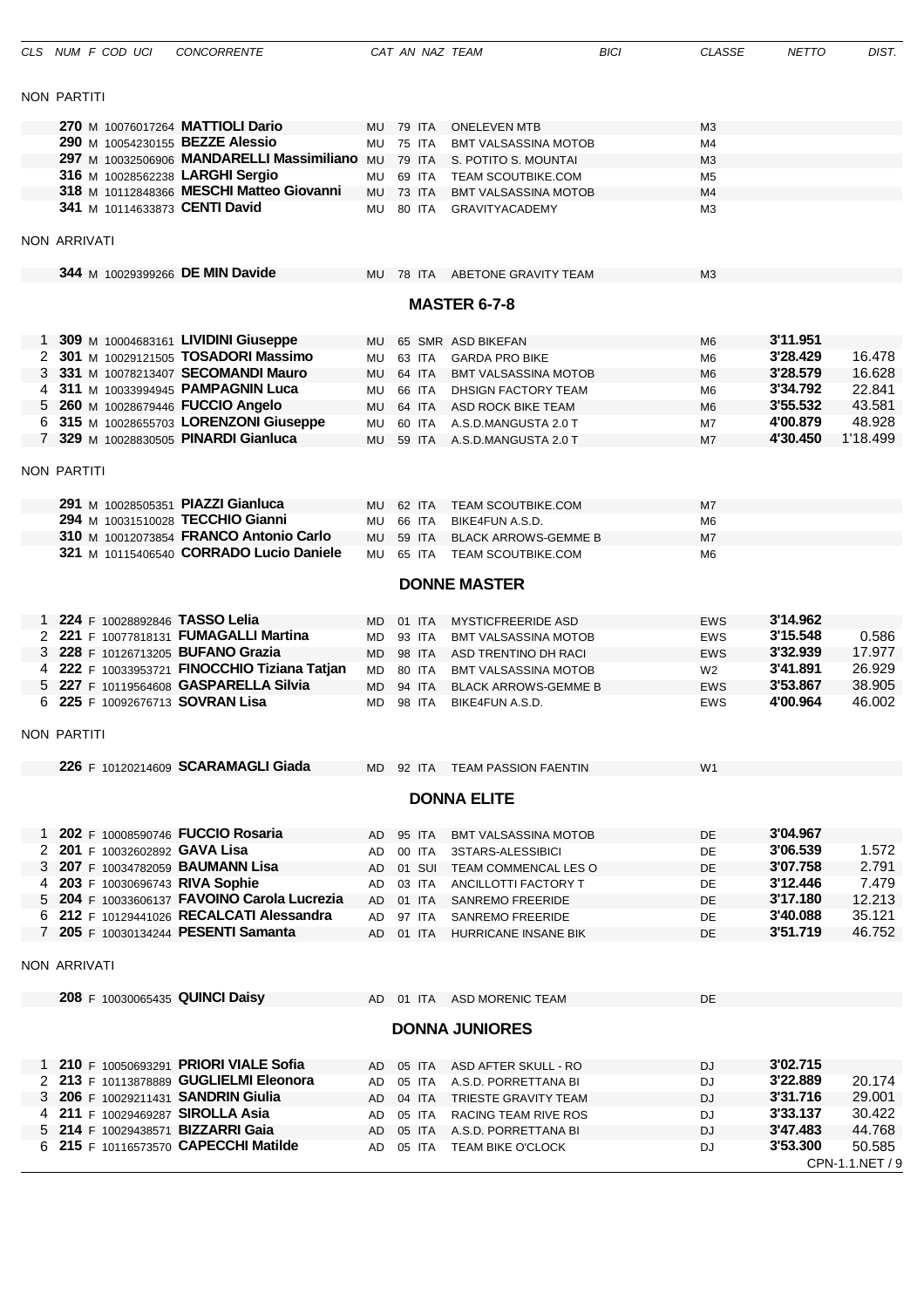|                     |  | CLS NUM F COD UCI | <b>CONCORRENTE</b>                                                                   |           |                  | CAT AN NAZ TEAM                                            | <b>BICI</b> | <b>CLASSE</b>   | <b>NETTO</b>         | DIST.                |
|---------------------|--|-------------------|--------------------------------------------------------------------------------------|-----------|------------------|------------------------------------------------------------|-------------|-----------------|----------------------|----------------------|
|                     |  |                   |                                                                                      |           |                  |                                                            |             |                 |                      |                      |
|                     |  |                   |                                                                                      |           |                  | <b>DONNA ALLIEVA</b>                                       |             |                 |                      |                      |
|                     |  |                   | 1 209 F 10029386738 QUINCI Sandy                                                     | AD        | 07 ITA           | <b>ASD MORENIC TEAM</b>                                    |             | DA              | 3'49.291             |                      |
|                     |  |                   |                                                                                      |           |                  |                                                            |             |                 |                      |                      |
| <b>NON ARRIVATI</b> |  |                   |                                                                                      |           |                  |                                                            |             |                 |                      |                      |
|                     |  |                   | 216 F 10128410705 SASSO Alice                                                        | AD 07 ITA |                  | <b>TRIBE HOT BIKES</b>                                     |             | DA              |                      |                      |
|                     |  |                   |                                                                                      |           |                  | <b>ALLIEVO MASCHILE</b>                                    |             |                 |                      |                      |
|                     |  |                   |                                                                                      |           |                  |                                                            |             |                 |                      |                      |
| 1                   |  |                   | 27 M 10031568531 MASCHERINI Lorenzo                                                  | AU        | 07 ITA           | ANCILLOTTI FACTORY T                                       |             | AL              | 2'31.075             |                      |
| 2<br>3              |  |                   | 156 M 10056728816 LAGNEAU Lucas<br>69 M 10113655486 CANOVARO Ettore Matteo           | AU<br>AU  | 06 FRA<br>07 ITA | <b>BMX PERNOIS</b><br><b>TEAM BIKE O'CLOCK</b>             |             | AL<br>AL        | 2'36.669<br>2'41.141 | 5.594<br>10.066      |
| 4                   |  |                   | 34 M 10059855953 BIANCO Mattia                                                       | AU        | 06 ITA           | TRIBE HOT BIKES                                            |             | AL              | 2'42.004             | 10.929               |
| 5.                  |  |                   | 155 M 10129707471 ROCCA Tommaso                                                      | AU        | 07 ITA           | <b>VALDIDENTRO BIKE TEA</b>                                |             | AL              | 2'43.868             | 12.793               |
| 6                   |  |                   | 21 M 10093968631 HAUSER Christian                                                    | AU        | 06 ITA           | 3STARS-ALESSIBICI                                          |             | AL              | 2'45.208             | 14.133               |
| $\overline{7}$      |  |                   | 153 M 10126253463 BOSCO Matteo                                                       | AU        | 06 ITA           | <b>BMT VALSASSINA MOTOB</b>                                |             | AL              | 2'49.846             | 18.771               |
| 8<br>9              |  |                   | 87 M 10031751114 PROIETTI Riccardo<br>38 M 10062344207 DE SANTIS Davide              | AU<br>AU  | 06 ITA<br>07 ITA | <b>GRAVITY CREW ASD</b><br>4T PROJECT - VIRTUOU            |             | AL<br>AL        | 2'50.079<br>2'50.141 | 19.004<br>19.066     |
| 10                  |  |                   | 51 M 10101479663 MANERA Cristian                                                     | AU        | 07 ITA           | <b>BIKE EVO</b>                                            |             | AL              | 2'50.588             | 19.513               |
| 11                  |  |                   | 137 M 10111371845 ILLUMINATO Mario                                                   | AU        | 07 ITA           | <b>TEAM KONA BIKE CENTE</b>                                |             | AL              | 2'51.464             | 20.389               |
| 12                  |  |                   | 107 M 10034559262 COMASTRI Filippo                                                   | AU        | 07 ITA           | TEAM KONA BIKE CENTE                                       |             | AL              | 2'51.572             | 20.497               |
| 13                  |  |                   | 45 M 10031521243 PALETTO Gabriele                                                    | AU        | 06 ITA           | <b>TRIBE HOT BIKES</b>                                     |             | AL              | 2'52.473             | 21.398               |
| 14<br>15            |  |                   | 57 M 10048274052 VESENTINI Nicolo'<br>132 M 10032675240 CAVALLIN Daniele             | AU<br>AU  | 06 ITA<br>06 ITA | <b>BMT VALSASSINA MOTOB</b><br><b>BMX CICLISTICA OLGIA</b> |             | AL<br>AL        | 2'53.089<br>2'53.606 | 22.014<br>22.531     |
| 16                  |  |                   | 110 M 10093976412 PICHELLI Tiziano                                                   | AU        | 06 ITA           | <b>ONELEVEN MTB</b>                                        |             | AL              | 2'54.393             | 23.318               |
| 17                  |  |                   | 90 M 10052364523 PAULITSCH Neal                                                      | AU        | 06 SUI           | TEAM KONA BIKE CENTE                                       |             | <b>AL</b>       | 2'56.629             | 25.554               |
| 18                  |  |                   | 133 M 10051878210 DELEGATI Andrea                                                    | AU        | 06 ITA           | PEDRONI RACE                                               |             | AL              | 2'57.670             | 26.595               |
| 19                  |  |                   | 77 M 10108077481 WATANABE Seiten                                                     | AU        | 07 ITA           | TEAM KONA BIKE CENTE                                       |             | AL              | 2'58.460             | 27.385               |
| 20<br>21            |  |                   | 96 M 10116207394 GRANGETTO FERRANTE Gioval 07 ITA<br>88 M 10031814364 ZANETTI Jacopo | AU        | 07 ITA           | ASD TRENTINO DH RACI<br>BIKE4FUN A.S.D.                    |             | AL<br>AL        | 2'59.527<br>3'05.333 | 28.452<br>34.258     |
| 22                  |  |                   | 126 M 10114078650 MARRA Tommaso                                                      | AU        | 06 ITA           | <b>ONELEVEN MTB</b>                                        |             | AL              | 3'08.111             | 37.036               |
| 23                  |  |                   | 78 M 10093976715 POLONI Stefano                                                      | AU        | 06 ITA           | <b>GARDA PRO BIKE</b>                                      |             | AL              | 3'08.981             | 37.906               |
| 24                  |  |                   | 71 M 10114901534 MARTELLA Leonardo                                                   | AU        | 07 ITA           | 3STARS-ALESSIBICI                                          |             | AL              | 3'09.894             | 38.819               |
| 25                  |  |                   | 129 M 10100300913 BONFANTI Nisay Nicolas                                             | AU        | 07 ITA           | <b>BMT VALSASSINA MOTOB</b>                                |             | AL              | 3'10.909             | 39.834               |
| 26<br>27            |  |                   | 149 M 10034758922 BERTOLDO Diego<br>150 M 10129707168 PAGANONI Matteo                | AU<br>AU  | 07 ITA<br>06 ITA | ASD ROCK BIKE TEAM<br>4T PROJECT - VIRTUOU                 |             | AL<br><b>AL</b> | 3'12.424<br>3'14.226 | 41.349<br>43.151     |
| 28                  |  |                   | 138 M 10089667992 BALOCCO Gabriele                                                   | AU        | 06 ITA           | <b>TEAM MANGONE BIKE</b>                                   |             | <b>AL</b>       | 3'16.001             | 44.926               |
|                     |  |                   | 29 147 M 10114054301 FIABANE Sebastian                                               | AU        | 07 ITA           | ASD TRENTINO DH RACI                                       |             | AL              | 3'17.876             | 46.801               |
| 30                  |  |                   | 82 M 10119508428 THALER Niklas                                                       | AU        | 06 ITA           | A.B.C. EGNA NEUMARKT                                       |             | AL              | 3'17.935             | 46.860               |
|                     |  |                   | 31 144 M 10128008658 DI TORO MAMMARELLA Mariou                                       |           | 06 ITA           | <b>TEAM BIKE O'CLOCK</b>                                   |             | AL              | 3'18.322             | 47.247               |
|                     |  |                   | 32 148 M 10116283984 SERAFINI Federico<br>33 143 M 10031515078 RAGGI Alessandro      | AU<br>AU  | 07 ITA<br>07 ITA | A.S.D. PORRETTANA BI<br>ASD GAGABIKE TEAM                  |             | <b>AL</b><br>AL | 3'23.304<br>3'29.566 | 52.229<br>58.491     |
|                     |  |                   | 34 134 M 10034654848 FORZINETTI Edoardo                                              | AU        | 07 ITA           | <b>CUS PROPATRIA MILANO</b>                                |             | AL              | 3'30.502             | 59.427               |
|                     |  |                   | 35 136 M 10125388749 BERTO Giorgio                                                   | AU        | 06 ITA           | BIKE4FUN A.S.D.                                            |             | <b>AL</b>       | 3'32.874             | 1'01.799             |
|                     |  |                   | 36 142 M 10074204071 BRAMATI Luca                                                    | AU        | 07 ITA           | <b>BMX CICLISTICA OLGIA</b>                                |             | <b>AL</b>       | 3'33.576             | 1'02.501             |
|                     |  |                   | 37 135 M 10124142402 LOCHMANN Niclas                                                 | AU        | 07 ITA           | ASD TRENTINO DH RACI                                       |             | <b>AL</b>       | 3'39.841             | 1'08.766             |
|                     |  |                   | 38 139 M 10127663300 LODDO Andrea<br>39 151 M 10032847517 GUIDO Jacopo               | AU<br>AU  | 07 ITA<br>07 ITA | TEAM BIKE O'CLOCK<br>ASD ENJOY THE TRAIL                   |             | AL<br><b>AL</b> | 3'40.185<br>3'58.651 | 1'09.110<br>1'27.576 |
|                     |  |                   | 40 119 M 10115299739 CORSINI Claudio                                                 | AU        | 07 ITA           | A.S.D. PORRETTANA BI                                       |             | AL              | 5'40.534             | 3'09.459             |
|                     |  |                   | 41 109 M 10107893282 DE BIASI Gabriele                                               | AU        | 06 ITA           | <b>GRAVITY CIRCUS</b>                                      |             | AL              | 5'44.706             | 3'13.631             |
| <b>NON PARTITI</b>  |  |                   |                                                                                      |           |                  |                                                            |             |                 |                      |                      |
|                     |  |                   | 130 M 10124310433 BONELLO Alexander                                                  | AU        | 07 ITA           | BIKE4FUN A.S.D.                                            |             | AL              |                      |                      |
|                     |  |                   | 152 M 10118390100 MAFFEI Gabriele                                                    | AU        | 07 ITA           | <b>GRAVITY CIRCUS</b>                                      |             | AL              |                      |                      |
|                     |  |                   | 154 M 10129523272 CECCHINELLI Elia                                                   | AU        | 07 ITA           | 5 TERRE CYCLING ASD                                        |             | <b>AL</b>       |                      |                      |
| <b>NON ARRIVATI</b> |  |                   |                                                                                      |           |                  |                                                            |             |                 |                      |                      |
|                     |  |                   | 140 M 10032834985 ZANELLA Samuele                                                    | AU        | 06 ITA           | ASD TRENTINO DH RACI                                       |             | AL              |                      |                      |
|                     |  |                   | 145 M 10128874887 FERRARI Mario                                                      | AU        | 07 ITA           | <b>TEAM BIKE O'CLOCK</b>                                   |             | AL              |                      |                      |
|                     |  |                   | 146 M 10129466688 CANTELLI Pietro Paolo                                              |           |                  | AU 07 ITA ABETONE GRAVITY TEAM                             |             | <b>AL</b>       |                      |                      |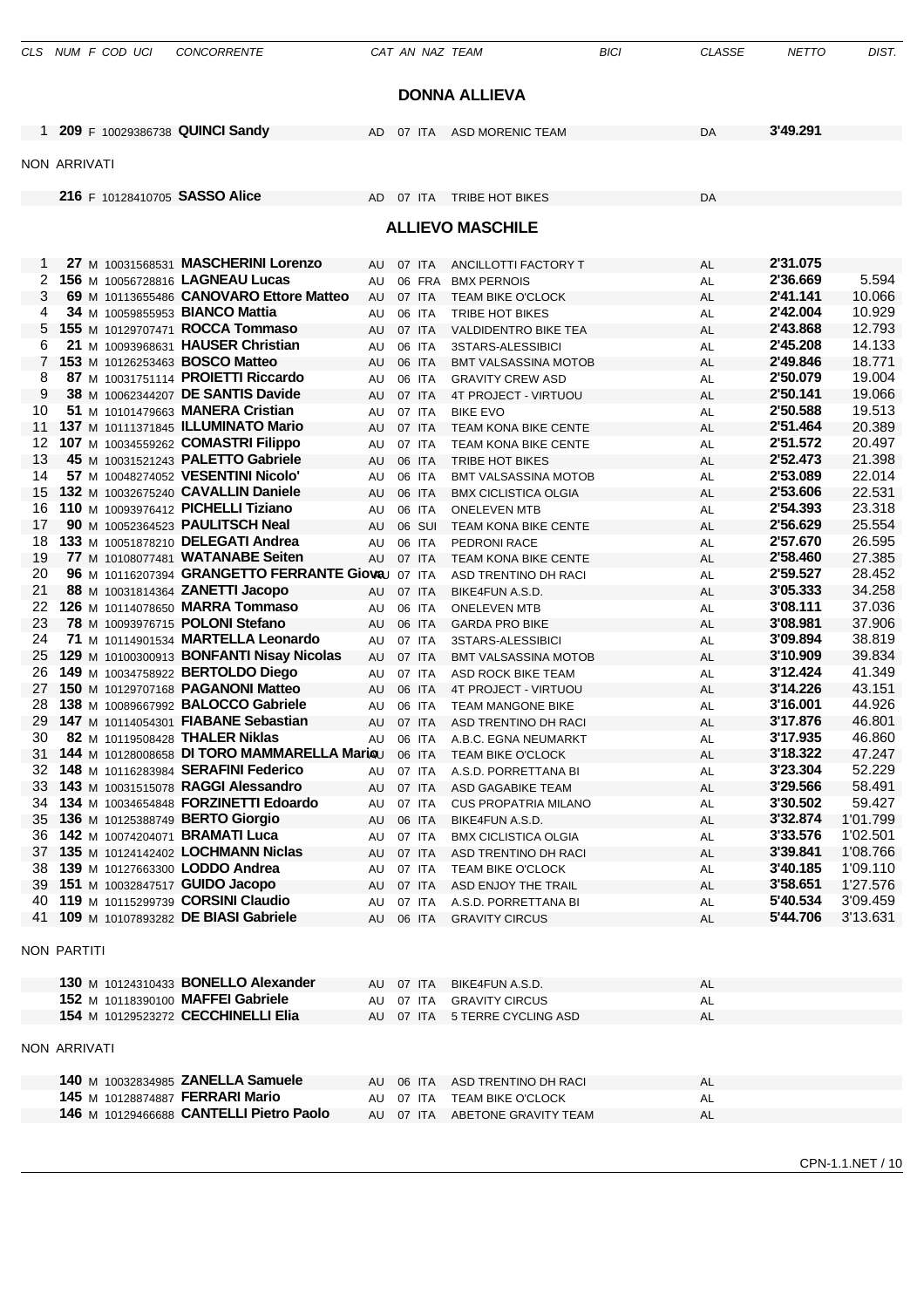## **JUNIORES MASCHILE**

| 1            |  | 33 M 10052951573 GAZZOLA Guglielmo                                      | AU        | 04 ITA | <b>TEAM KONA BIKE CENTE</b>                      | JU  | 2'34.203             |                  |
|--------------|--|-------------------------------------------------------------------------|-----------|--------|--------------------------------------------------|-----|----------------------|------------------|
| 2            |  | 28 M 10030890541 VENTURI Patrick                                        | AU        | 05 ITA | 3STARS-ALESSIBICI                                | JU  | 2'34.693             | 0.490            |
| 3            |  | 53 M 10080610115 PICCINI Manuel                                         | AU        | 04 ITA | <b>TEAM KONA BIKE CENTE</b>                      | JU  | 2'36.481             | 2.278            |
| 4            |  | 26 M 10029473129 COSTERMAN Mattia                                       | AU        | 04 ITA | <b>BIKE EVO</b>                                  | JU  | 2'37.946             | 3.743            |
| 5            |  | 13 M 10068688714 PIERCY Jack                                            | AU        |        | 04 GBR COMMENCAL/LO                              | JU  | 2'38.073             | 3.870            |
| 6            |  | 47 M 10094931254 MENETTI Samuele                                        | AU        | 04 ITA | <b>TEAM KONA BIKE CENTE</b>                      | JU  | 2'39.008             | 4.805            |
| 7            |  | 25 M 10032248541 BONANOMI Andrea                                        | AU        | 05 ITA | <b>FUMA RACING</b>                               | JU  | 2'40.376             | 6.173            |
| 8            |  | 99 M 10034187329 DEIANA Gabriele                                        | AU        | 04 ITA | BIKE TEAM DEMURTAS                               | JU  | 2'42.247             | 8.044            |
| 9            |  | 81 M 10029424831 STIMPFL Julian                                         | AU        | 05 ITA | <b>BMX TEAM ALTO ADIGE</b>                       | JU  | 2'48.787             | 14.584           |
| 10           |  | 62 M 10096664625 BIANCHI Alberto Lodovico                               | AU        | 05 ITA | <b>TEAM SCOUTBIKE.COM</b>                        | JU  | 2'52.423             | 18.220           |
| 11           |  | 164 M 10029073712 GAMBETTA Federico                                     | AU        | 05 ITA | <b>BIKE EVO</b>                                  | JU  | 2'52.753             | 18.550           |
| 12           |  | 59 M 10116907111 NUHU Giulio Andrea                                     | AU        | 05 ITA | <b>BMT VALSASSINA MOTOB</b>                      | JU  | 2'53.825             | 19.622           |
| 13           |  | 163 M 10100163901 ORIELLI Filippo                                       | AU        | 04 ITA | <b>TEAM KONA BIKE CENTE</b>                      | JU  | 2'53.905             | 19.702           |
| 14           |  | 158 M 10029184755 PARIS Angelo                                          | AU        | 04 ITA | TERNANA-BIKE22                                   | JU  | 2'54.456             | 20.253           |
| 15           |  | 79 M 10032734248 ORTU Francesco                                         | AU        | 04 ITA | A.S.D. OLBIA RACING                              | JU  | 2'54.497             | 20.294           |
| 16           |  | 111 M 10116282368 MONTANINI Alessandro                                  | AU        | 05 ITA | A.S.D. PORRETTANA BI                             | JU  | 2'55.627             | 21.424           |
| 17           |  | 75 M 10083908115 SANTIA Tommaso                                         | AU        | 05 ITA | <b>BMT VALSASSINA MOTOB</b>                      | JU  | 2'56.289             | 22.086           |
| 18           |  | 100 M 10101462182 BONESSO Francesco                                     | AU        | 04 ITA | <b>MTB CLUB GAERNE</b>                           | JU  | 2'56.420             | 22.217           |
| 19           |  | 91 M 10108829940 CORDESCHI Riccardo                                     | AU        | 05 ITA | TERNANA-BIKE22                                   | JU  | 2'56.553             | 22.350           |
| 20           |  | 84 M 10100736706 BETTELLI Michele                                       | AU        | 04 ITA | 4T PROJECT - VIRTUOU                             | JU  | 2'57.401             | 23.198           |
| 21           |  | 120 M 10113882125 SCHROTER Matteo                                       | AU        | 05 ITA | <b>TEAM KONA BIKE CENTE</b>                      | JU  | 2'57.448             | 23.245           |
| 22           |  | 121 M 10108185696 PARIS Alessandro                                      | AU        | 04 ITA | ASD AFTER SKULL - RO                             | JU  | 2'58.689             | 24.486           |
| 23           |  | 112 M 10105601456 NAVA Giacomo                                          | AU        | 05 ITA | <b>BIKE&amp;CO ASD</b>                           | JU  | 2'59.916             | 25.713           |
| 24           |  | 102 M 10079852303 SPEZZANI Davide                                       | AU        | 04 ITA | <b>GRAVITY CIRCUS</b>                            | JU  | 3'01.636             | 27.433           |
| 25           |  | 94 M 10116907313 PISA Davide                                            | AU.       | 04 ITA | <b>TEAM BIKE O'CLOCK</b>                         | JU  | 3'01.712             | 27.509           |
| 26           |  | 67 M 10104600942 CASALINI Nicola                                        | AU        | 04 ITA | <b>CHUNK - NORTHGROUP T</b>                      | JU  | 3'02.191             | 27.988           |
| 27           |  | 116 M 10118042112 PASQUALINI SANTOLINI Ric AU                           |           | 04 ITA | <b>BMT VALSASSINA MOTOB</b>                      | JU  | 3'03.153             | 28.950           |
| 28           |  | 160 M 10108626038 BOZZI Christian                                       | AU        | 05 ITA | CTE - MUDLOVERS                                  | JU  | 3'12.115             | 37.912           |
| 29           |  | 170 M 10094063914 <b>EMILI Gabriele</b>                                 | AU        | 04 ITA | TRIESTE GRAVITY TEAM                             | JU  | 3'12.555             | 38.352           |
| 30           |  | 115 M 10048411367 TAPPARI Francesco                                     | AU        | 05 ITA | <b>TEAM SCOUTBIKE.COM</b>                        | JU  | 3'16.376             | 42.173           |
| 31           |  | 173 M 10119389806 RUSSO Andrea                                          | AU.       | 05 ITA | <b>TEAM KONA BIKE CENTE</b>                      | JU  | 3'17.865             | 43.662           |
| 32           |  | 169 M 10061559315 SERRAZANETTI Roy                                      | AU        | 05 ITA | <b>TEAM KONA BIKE CENTE</b>                      | JU  | 3'18.439             | 44.236           |
| 33           |  | 171 M 10084733322 MARTOLINI Simone                                      | AU        | 04 ITA | A.S.D. CICLI TADDEI                              | JU  | 3'20.408             | 46.205           |
| 34           |  | 122 M 10104495252 PAOLETTI Mattia                                       | AU        | 04 ITA | A.S.D. PORRETTANA BI                             | JU  | 3'25.632             | 51.429           |
| 35           |  | 159 M 10033959882 CASARI Sebastiano                                     | AU        | 05 ITA |                                                  | JU  | 3'25.861             | 51.658           |
| 36           |  | 124 M 10081937294 GRILLI Alessandro                                     | AU        | 04 ITA | ASD TRENTINO DH RACI<br><b>MADE OF</b>           | JU  | 3'26.411             | 52.208           |
| 37           |  | 168 M 10125786853 ROSSI Sebastiano Michela                              | AU        | 05 ITA |                                                  | JU  | 3'26.791             | 52.588           |
| 38           |  | 123 M 10115203042 FRANCI Filippo                                        |           | 05 ITA | <b>TEAM BIKE O'CLOCK</b><br>A.S.D. PORRETTANA BI |     | 3'28.100             | 53.897           |
| 39           |  | 167 M 10115150401 MILETO Mirko Athos                                    | AU        | 05 ITA | <b>TEAM BIKE O'CLOCK</b>                         | JU  | 3'32.838             | 58.635           |
| 40           |  | 165 M 10091631537 BELTRAMO Davide Costel                                | AU        |        |                                                  | JU  | 4'13.876             | 1'39.673         |
| 41           |  | 174 M 10116778482 MAZZUCCHI Daniele                                     | AU        | 05 ITA | TRIBE HOT BIKES                                  | JU  | 4'18.161             | 1'43.958         |
| 42           |  |                                                                         | AU        | 04 ITA | 4T PROJECT - VIRTUOU                             | JU  | 4'43.000             | 2'08.797         |
|              |  | 3 M 10032715353 CAPPELLO Davide<br>43 89 M 10104886282 MAZZETTI Tommaso | AU        | 04 ITA | ASD AFTER SKULL - RO                             | JU  |                      |                  |
|              |  | 44 166 M 10113824127 COSTI Alberto                                      | AU        | 04 ITA | TEAM KONA BIKE CENTE                             | JU  | 5'29.488<br>6'57.218 | 2'55.285         |
|              |  |                                                                         | AU 05 ITA |        | TEAM KONA BIKE CENTE                             | JU  |                      | 4'23.015         |
| NON PARTITI  |  |                                                                         |           |        |                                                  |     |                      |                  |
|              |  | <b>161 M 10111588174 MAZZAMURRO Elia</b>                                | AU        | 04 ITA | TEAM KONA BIKE CENTE                             | JU  |                      |                  |
|              |  | 172 M 10129470328 TATTINI Raffaele                                      | AU        | 04 ITA | ABETONE GRAVITY TEAM                             | JU  |                      |                  |
|              |  |                                                                         |           |        |                                                  |     |                      |                  |
| NON ARRIVATI |  |                                                                         |           |        |                                                  |     |                      |                  |
|              |  | 93 M 10108696968 TUZZOLI Edoardo                                        | AU        |        | 05 ITA GRAVITYACADEMY                            | JU  |                      |                  |
|              |  |                                                                         |           |        | <b>OPEN MASCHILE</b>                             |     |                      |                  |
|              |  |                                                                         |           |        |                                                  |     |                      |                  |
| 1            |  | 1 M 10010022205 PALAZZARI Davide                                        | AU        | 95 ITA | ASD AFTER SKULL - RO                             | EL. | 2'22.281             |                  |
| 2            |  | 12 M 10009443942 REVELLI Loris                                          | AU        | 97 ITA | CANYON COLLECTIVE PI                             | EL  | 2'25.610             | 3.329            |
| 3            |  | 2 M 10011102844 PIERRON Antoine                                         | AU        |        | 99 FRA VELO SPORT BRIVADOIS                      | EL  | 2'26.353             | 4.072            |
| 4            |  | 6 M 10032121027 INTROZZI Stefano                                        | AU        | 00 ITA | TEAM KONA BIKE CENTE                             | UN  | 2'28.031             | 5.750            |
| 5            |  | 11 M 10012986462 PESENTI Marcello                                       | AU        | 94 ITA | <b>TEAM MARCHISIO BICI</b>                       | EL  | 2'28.892             | 6.611            |
| 6            |  | 15 M 10052945513 FOLCO Lorenzo                                          | AU        | 01 ITA | SANREMO FREERIDE                                 | UN  | 2'29.550             | 7.269            |
| 7            |  | 17 M 10008101706 BICA Vasco                                             | AU        |        | 95 POR TEAM SCOUTBIKE.COM                        | EL  | 2'30.163             | 7.882            |
|              |  |                                                                         |           |        |                                                  |     |                      | CPN-1.1.NET / 11 |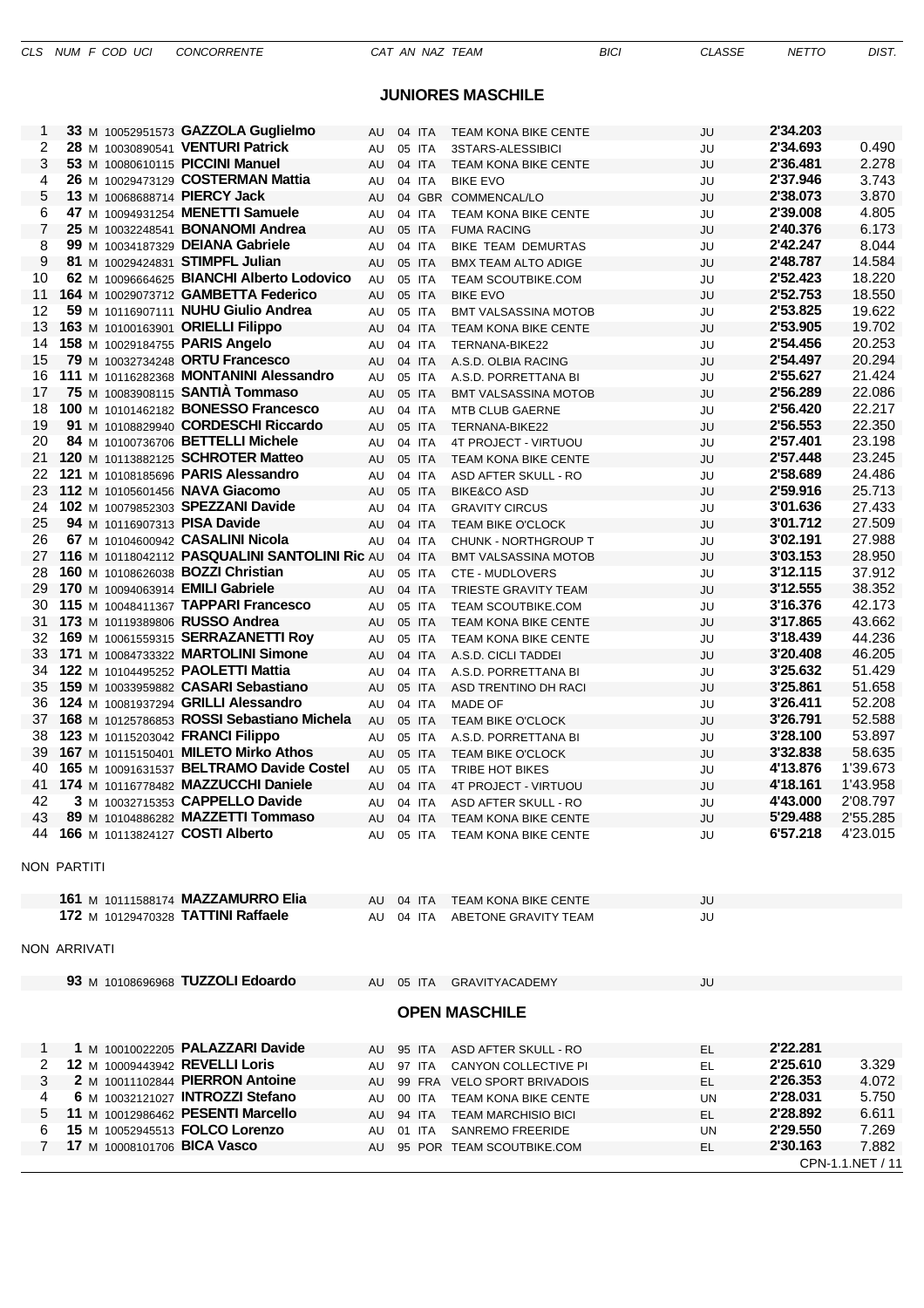|          |  | CLS NUM F COD UCI          | <b>CONCORRENTE</b>                                                               |          |                  | CAT AN NAZ TEAM                                        | <b>BICI</b> | <b>CLASSE</b>   | <b>NETTO</b>         | DIST.            |
|----------|--|----------------------------|----------------------------------------------------------------------------------|----------|------------------|--------------------------------------------------------|-------------|-----------------|----------------------|------------------|
|          |  |                            |                                                                                  |          |                  |                                                        |             |                 |                      |                  |
| 8        |  |                            | 16 M 10033148823 GRAMATICA Riccardo                                              | AU       | 02 ITA           | ASD TRENTINO DH RACI                                   |             | UN              | 2'31.827             | 9.546            |
| 9        |  |                            | 9 M 10008060175 VERNASSA Gianluca                                                | AU       | 95 ITA           | <b>SANREMO FREERIDE</b>                                |             | EL              | 2'32.336             | 10.055           |
| 10       |  |                            | 20 M 10006349743 GAMENARA Andrea                                                 | AU       | 91 ITA           | <b>TEAM BIKE O'CLOCK</b>                               |             | EL              | 2'33.025             | 10.744           |
| 11       |  |                            | 74 M 10008073010 COLOMBO Francesco                                               | AU       | 95 ITA           | PUNTOSPORT TEAM                                        |             | EL              | 2'33.104             | 10.823           |
| 12       |  |                            | 5 M 10029852742 ALBER Hannes                                                     | AU       | 00 ITA           | ASD TRENTINO DH RACI                                   |             | <b>UN</b>       | 2'33.385             | 11.104           |
| 13       |  |                            | 40 M 10032451635 VANNI Fabio                                                     | AU       | 01 ITA           | <b>TRIBE HOT BIKES</b>                                 |             | <b>UN</b>       | 2'33.426             | 11.145           |
| 14       |  |                            | 18 M 10034220065 MOSER Christoph                                                 | AU       | 01 ITA           | ASD TRENTINO DH RACI                                   |             | UN              | 2'33.969             | 11.688           |
| 15       |  |                            | 23 M 10074469308 COMERIO Marco                                                   | AU       | 02 ITA           | ASD TRENTINO DH RACI                                   |             | <b>UN</b>       | 2'34.238             | 11.957           |
| 16       |  |                            | 31 M 10055553702 SCALCON Andrea                                                  | AU       | 03 ITA           | 3STARS-ALESSIBICI                                      |             | UN              | 2'36.150             | 13.869           |
| 17       |  |                            | 10 M 10034089218 GADOTTI Alessandro                                              | AU       | 00 ITA           | <b>ASD TRENTINO DH RACI</b>                            |             | <b>UN</b>       | 2'37.570             | 15.289           |
| 18       |  |                            | 30 M 10031466881 NATIVI Aaron                                                    | AU       | 00 ITA           | A.S.D. PORRETTANA BI                                   |             | UN              | 2'38.081             | 15.800           |
| 19       |  |                            | 24 M 10014494612 VALENZISI Federico                                              | AU       | 95 ITA           | 4T PROJECT - VIRTUOU                                   |             | EL              | 2'38.246             | 15.965           |
| 20       |  |                            | 52 M 10079829061 HINEK Simone                                                    | AU       | 02 ITA           | <b>TEAM KONA BIKE CENTE</b>                            |             | UN              | 2'39.744             | 17.463           |
| 21<br>22 |  |                            | 49 M 10016225757 DI Riccardo<br>46 M 10034049509 COLONNELLO Alessandro           | AU       | 92 ITA           | 4T PROJECT - VIRTUOU                                   |             | EL              | 2'39.837<br>2'39.868 | 17.556<br>17.587 |
| 23       |  |                            | 187 M 10030554879 PALOMBA Igor                                                   | AU       | 99 ITA           | <b>BMT VALSASSINA MOTOB</b><br><b>SANREMO FREERIDE</b> |             | EL              | 2'40.950             | 18.669           |
| 24       |  |                            | 35 M 10058494317 DAGHERO Fabio                                                   | AU       | 95 ITA<br>95 ITA |                                                        |             | EL              | 2'41.319             | 19.038           |
| 25       |  |                            | 92 M 10059340035 LEONARDI Simone                                                 | AU<br>AU | 00 ITA           | A.S.D. PROMOSPORT RA<br><b>TEAM SCOUTBIKE.COM</b>      |             | EL<br><b>UN</b> | 2'41.586             | 19.305           |
| 26       |  |                            | 176 M 10032479018 LANER Jan                                                      | AU       | 02 ITA           | <b>BIKE TEAM GAIS ASV</b>                              |             | UN              | 2'43.057             | 20.776           |
| 27       |  |                            | 44 M 10029734322 ROSSI Filippo                                                   | AU       | 03 ITA           | ASD TRENTINO DH RACI                                   |             | UN              | 2'43.430             | 21.149           |
| 28       |  |                            | 197 M 10033813675 BEVILACQUA Marco                                               | AU       | 99 ITA           | <b>BMT VALSASSINA MOTOB</b>                            |             | EL.             | 2'43.586             | 21.305           |
| 29       |  |                            | 32 M 10029114128 DI CESARE Francesco                                             | AU       | 98 ITA           | A.S.D. OLBIA RACING                                    |             | EL.             | 2'43.646             | 21.365           |
| 30       |  |                            | 95 M 10030340873 CARA Gian Luca                                                  | AU       | 95 ITA           | A.S.D. OLBIA RACING                                    |             | EL              | 2'44.051             | 21.770           |
| 31       |  |                            | 196 M 10030596208 ARCHETTI Alessio                                               | AU       | 95 ITA           | ASD TRENTINO DH RACI                                   |             | EL              | 2'44.791             | 22.510           |
| 32       |  |                            | 106 M 10029316010 RABUFFO Riccardo                                               | AU       | 94 ITA           | TERNANA-BIKE22                                         |             | EL              | 2'44.957             | 22.676           |
| 33       |  |                            | 37 M 10031255303 TERRIBILE Francesco                                             | AU       | 95 ITA           | <b>SANREMO FREERIDE</b>                                |             | EL              | 2'45.076             | 22.795           |
| 34       |  |                            | 48 M 10080800576 COSTA Matteo                                                    | AU       | 92 ITA           | <b>GRAVITY CIRCUS</b>                                  |             | EL              | 2'45.178             | 22.897           |
| 35       |  |                            | 58 M 10032860247 CICCONI MASSI Edoardo                                           | AU       | 02 ITA           | ASD AFTER SKULL - RO                                   |             | <b>UN</b>       | 2'45.520             | 23.239           |
| 36       |  |                            | 193 M 10008923778 TINNER Pascal                                                  | AU       | 91 SUI           | <b>GAMUX FACTORY RACING</b>                            |             | EL.             | 2'45.671             | 23.390           |
| 37       |  |                            | 55 M 10031204072 TINTORI Luca                                                    | AU       | 98 ITA           | TEAM ALBA OROBIA BIK                                   |             | EL              | 2'46.645             | 24.364           |
| 38       |  |                            | 66 M 10074468500 BALANAY Gian Devis                                              | AU       | 02 ITA           | 4T PROJECT - VIRTUOU                                   |             | UN              | 2'47.105             | 24.824           |
| 39       |  |                            | 70 M 10031430610 DI CESARE Enrico                                                | AU       | 00 ITA           | <b>BIKE TEAM DEMURTAS</b>                              |             | <b>UN</b>       | 2'47.457             | 25.176           |
| 40       |  |                            | 128 M 10014494713 VANNUCCHI Federico                                             | AU       | 96 ITA           | ABETONE GRAVITY TEAM                                   |             | EL              | 2'47.534             | 25.253           |
| 41<br>42 |  |                            | 56 M 10031729387 BENZONI Stefano<br>194 M 10032037868 TONOLO Davide              | AU       | 01 ITA           | <b>BMX CICLISTICA OLGIA</b>                            |             | <b>UN</b>       | 2'47.876<br>2'48.377 | 25.595<br>26.096 |
| 43       |  |                            | 65 M 10104374206 SPATTI Luca                                                     | AU       | 02 ITA<br>03 ITA | 3STARS-ALESSIBICI                                      |             | <b>UN</b>       | 2'48.662             | 26.381           |
| 44       |  |                            | 83 M 10030822742 ZANETTI Elia                                                    | AU<br>AU | 00 ITA           | ASD AFTER SKULL - RO<br>BIKE4FUN A.S.D.                |             | <b>UN</b><br>UN | 2'48.849             | 26.568           |
| 45       |  |                            | 63 M 10056125695 PAPARELLA Ethan                                                 | AU       | 02 ITA           | <b>BMT VALSASSINA MOTOB</b>                            |             | UN              | 2'48.957             | 26.676           |
| 46       |  | 60 M 10083299338 SRA' Luca |                                                                                  | AU       | 01 ITA           | 4T PROJECT - VIRTUOU                                   |             | UN              | 2'49.049             | 26.768           |
| 47       |  |                            | 43 M 10065986151 MARINI Kevin                                                    | AU       | 03 ITA           | <b>GARDA PRO BIKE</b>                                  |             | UN              | 2'49.311             | 27.030           |
| 48       |  |                            | 36 M 10114078852 ANSALONI Thomas                                                 | AU       | 01 ITA           | ASD TRENTINO DH RACI                                   |             | UN              | 2'49.951             | 27.670           |
| 49       |  |                            | 72 M 10095022291 FRANZONI Francesco                                              | AU       | 03 ITA           | <b>TEAM SCOUTBIKE.COM</b>                              |             | <b>UN</b>       | 2'50.863             | 28.582           |
| 50       |  |                            | 76 M 10032509633 DE PAUL Marco                                                   | AU       | 99 ITA           | 4T PROJECT - VIRTUOU                                   |             | EL.             | 2'51.681             | 29.400           |
| 51       |  |                            | 86 M 10034177427 LOSCHI Luca                                                     | AU       | 97 ITA           | CHUNK - NORTHGROUP T                                   |             | EL.             | 2'54.256             | 31.975           |
| 52       |  |                            | 54 M 10063568124 MIGLIORINI Lorenzo                                              | AU       | 02 ITA           | DUERUOTEFORLÌ RIDEFO                                   |             | UN              | 2'56.544             | 34.263           |
| 53       |  |                            | 39 M 10030841435 BONATTI Elia                                                    | AU       | 98 ITA           | TEAM LAPIERRE - TREN                                   |             | EL              | 2'58.467             | 36.186           |
| 54       |  |                            | 108 M 10115357636 PAGLIARUSCO Riccardo                                           | AU       | 01 ITA           | BIKE4FUN A.S.D.                                        |             | UN              | 2'58.777             | 36.496           |
| 55       |  |                            | 103 M 10108253802 VANTIN Alessandro                                              | AU       | 02 ITA           | ASD TRENTINO DH RACI                                   |             | UN              | 2'59.419             | 37.138           |
| 56       |  |                            | 61 M 10033293212 SIMONETTO Edoardo                                               | AU       | 03 ITA           | 3STARS-ALESSIBICI                                      |             | UN              | 3'00.387             | 38.106           |
| 57       |  |                            | 178 M 10125056828 MANZO Filippo                                                  | AU       | 03 ITA           | ASD TRENTINO DH RACI                                   |             | UN              | 3'00.416             | 38.135<br>41.880 |
| 58<br>59 |  |                            | 190 M 10125055010 CICOLI Stefano<br>183 M 10128351289 FAGGIONATO Simone Edoard U | AU       | 92 ITA<br>02 ITA | ASD TRENTINO DH RACI                                   |             | EL.             | 3'04.161<br>3'04.364 | 42.083           |
| 60       |  |                            | 114 M 10031115055 BONO Federico                                                  | AU       | 03 ITA           | ASD TRENTINO DH RACI<br>VRL BIKE SAN MAURO             |             | UN<br>UN        | 3'07.297             | 45.016           |
| 61       |  |                            | 182 M 10128298143 ZUCCHINI Lorenzo                                               | AU       | 00 ITA           | ASD AFTER SKULL - RO                                   |             | UN              | 3'07.823             | 45.542           |
| 62       |  |                            | 101 M 10029433925 COLAUTTI Federico                                              | AU       | 02 ITA           | ASD TECNO BIKE TEAM                                    |             | UN              | 3'13.459             | 51.178           |
| 63       |  |                            | 85 M 10099635047 FASOLO Nicola                                                   | AU       | 03 ITA           | BIKE4FUN A.S.D.                                        |             | UN              | 3'14.346             | 52.065           |
| 64       |  |                            | 184 M 10124935778 CHIODO Francesco                                               | AU       | 02 ITA           | ASD TRENTINO DH RACI                                   |             | UN              | 3'16.147             | 53.866           |
| 65       |  |                            | 98 M 10093266389 PRANDIN Federico                                                | AU       | 02 ITA           | <b>GARDA PRO BIKE</b>                                  |             | UN              | 3'23.676             | 1'01.395         |
| 66       |  |                            | 188 M 10128580958 CROCCO Lorenzo                                                 | AU       | 92 ITA           | UA CYCLING TEAM                                        |             | EL.             | 3'24.195             | 1'01.914         |
| 67       |  |                            | 179 M 10104805551 BERGANTON Francesco                                            | AU       | 03 ITA           | TRIBE HOT BIKES                                        |             | UN              | 3'39.038             | 1'16.757         |
| 68       |  |                            | 175 M 10107880148 CARLINO Leonardo                                               | AU       | 03 ITA           | TEAM SCOUTBIKE.COM                                     |             | UN              | 4'03.021             | 1'40.740         |
| 69       |  |                            | 180 M 10029098263 BETTINZOLI Kevin                                               | AU       | 01 ITA           | ASD TRENTINO DH RACI                                   |             | UN              | 4'10.864             | 1'48.583         |
| 70.      |  |                            | 186 M 10056648889 TAILLEFER Cedric                                               | AU       |                  | 02 FRA BMX ORGANISATION                                |             | <b>UN</b>       | 6'07.197             | 3'44.916         |